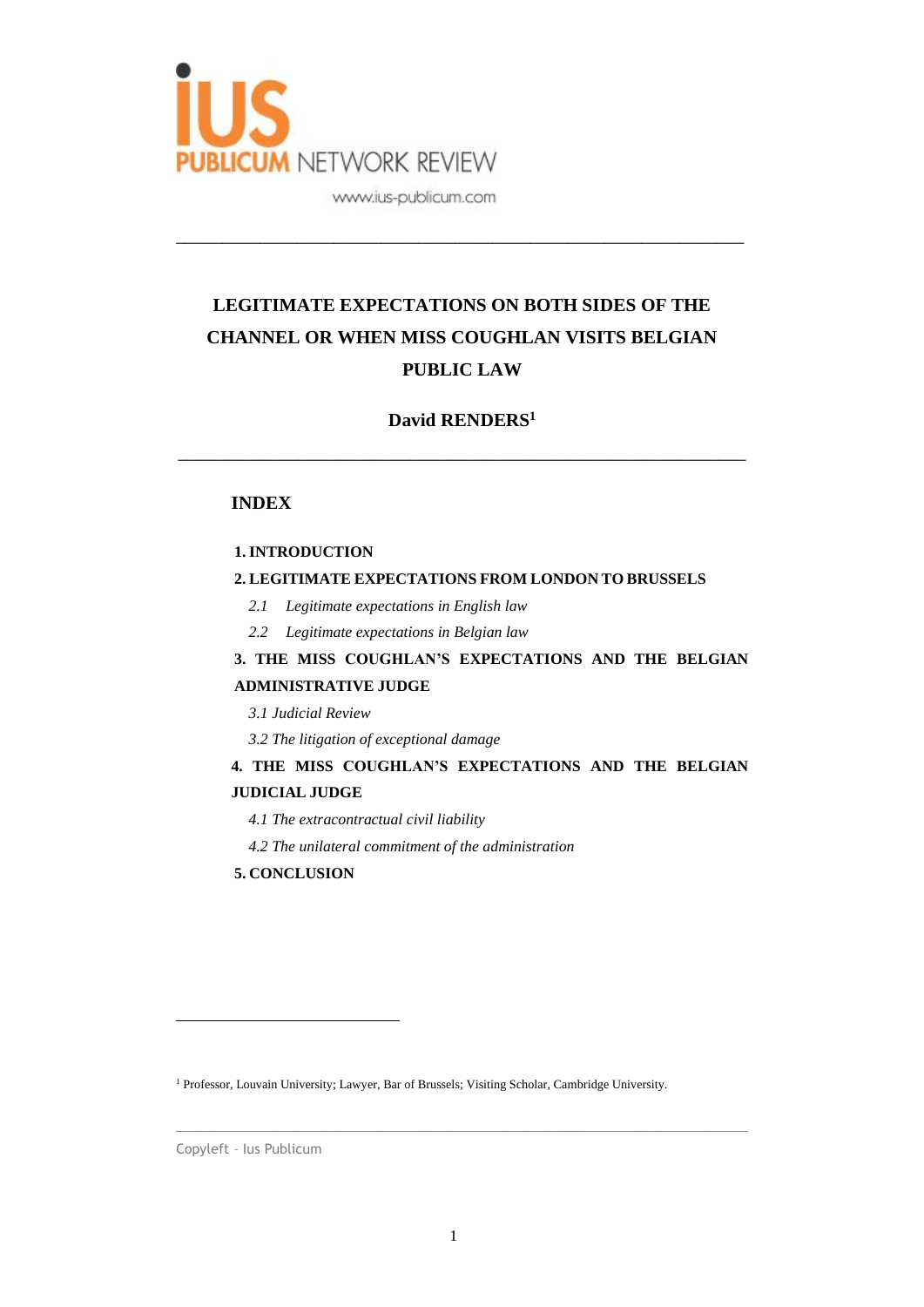

## **1. INTRODUCTION**

Among all the litigious situations that the Belgian observer learns while examining the doctrine of legitimate expectations in English Law, the most controversial case seems to be that between *Miss Coughlan* and the *North and East Devon Health Authority*.

\_\_\_\_\_\_\_\_\_\_\_\_\_\_\_\_\_\_\_\_\_\_\_\_\_\_\_\_\_\_\_\_\_\_\_\_\_\_\_\_\_\_\_\_\_\_\_\_\_\_\_\_\_\_\_\_\_\_\_\_\_

There is no need to remind that *Miss Coughlan* has been the victim of a traffic accident in 1971, whereby she has notably become tetraplegic. Then, she has been continuously cared in a hospital — *Newcourt* — that the administration decided, at some point, to close. Later, she was relocated at *Mardon House*, while promising her she would not have to move as long as she would want to remain there.

It does not even need to remind that, following a public health policy change, the administration has backtracked on this promise, without proposing, at the same time, to *Miss Coughlan* a concrete alternative comparable to the situation she enjoyed at *Mardon House*.

The judge in charge of the case ruled that the measure of *Mardon*'s closure had to be quashed since *Miss Coughlan* could legitimately expect that she would remain at *Mardon House* as long as she would want and, consequently, that *Mardon* could not be closed as it was. According to the judge, no motive of general interest justified otherwise in this case, the reasons of *Miss Coughlan*'s relocation being of a financial order and representing a tiny amount of money as compared to the annual budget of *National Health Service*.

Here are the most important terms of the judgement issued:

"*89. We have no hesitation in concluding that the decision to move* Miss Coughlan *against her will and in breach of the health authority's own promise was in the circumstances unfair. It was unfair because it frustrated her legitimate expectation of having a home for life in* Mardon House*. There was no overriding public interest which justified it. In drawing the balance of conflicting interests, the court will not only accept the policy change without demur but will pay the closest attention to the assessment made by the public* 

Copyleft – Ius Publicum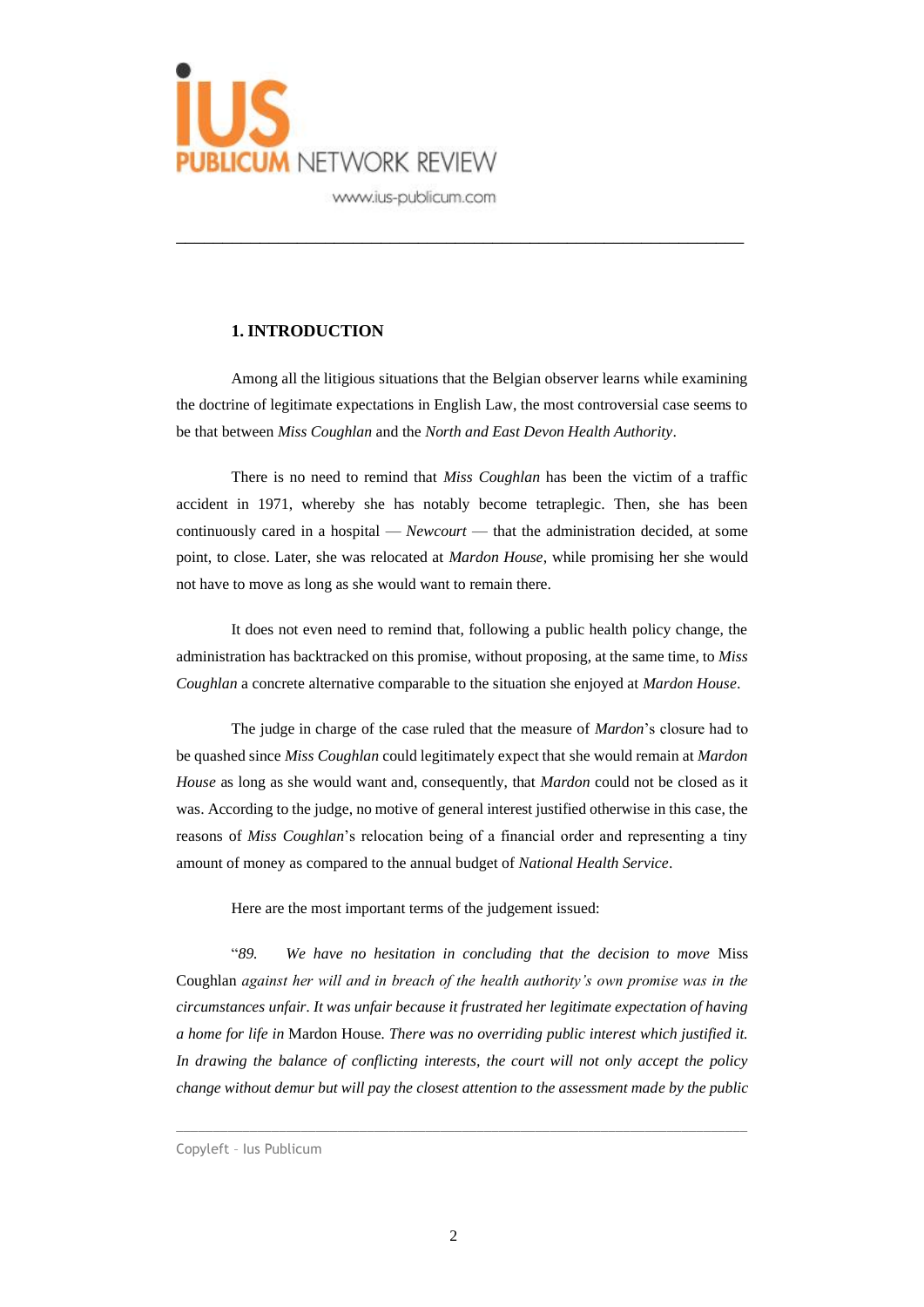

*body itself. Here, however, as we have already indicated, the health authority failed to weigh the conflicting interests correctly. Furthermore, we do not know (for reasons we will explain later) the quality of the alternative accommodation and services which will be offered to* Miss Coughlan*. We cannot prejudge what would be the result if there was an offer accommodation which could be said to be reasonably equivalent to* Mardon House *and the health authority made a properly considered decision in favour of closure in the light of that offer. However, absent such an offer, here there was unfairness amounting to an abuse of power by the health*  authority"<sup>2</sup>.

\_\_\_\_\_\_\_\_\_\_\_\_\_\_\_\_\_\_\_\_\_\_\_\_\_\_\_\_\_\_\_\_\_\_\_\_\_\_\_\_\_\_\_\_\_\_\_\_\_\_\_\_\_\_\_\_\_\_\_\_\_

For a Belgian lawyer, the situation so described and so solved by the English judge in English law suggests considering whether legitimate expectations are envisaged in the same way as in Belgian law (I) and, beyond, how the Belgian administrative judge (II) and the Belgian judicial judge (III) might have ruled on the Coughlan case if they would have had to settle it.

### **2. LEGITIMATE EXPECTATIONS FROM LONDON TO BRUSSELS**

How legitimate expectations are legally perceived in English (2.1) and Belgian (2.2) laws?

### *2.1.Legitimate expectations in English law*

The Belgian observer who discovers the limits within which the doctrine of legitimate expectations is received in English Public Law points out that the general interest must guarantee that the administration has the latitude indispensable to lead any action aimed at satisfying this interest.

He sees, in the doctrine of legitimate expectations, the legal notion allowing to compensate either the severest effects of an administrative change in policy or guideline, or

<sup>2</sup> C.A. (Civ. Div.), *R. v North and East Devon Health Authority, Ex. p. Coughlan*, 2001, 16 July 1999, 2001, QB, p. 213, par. 89.

Copyleft – Ius Publicum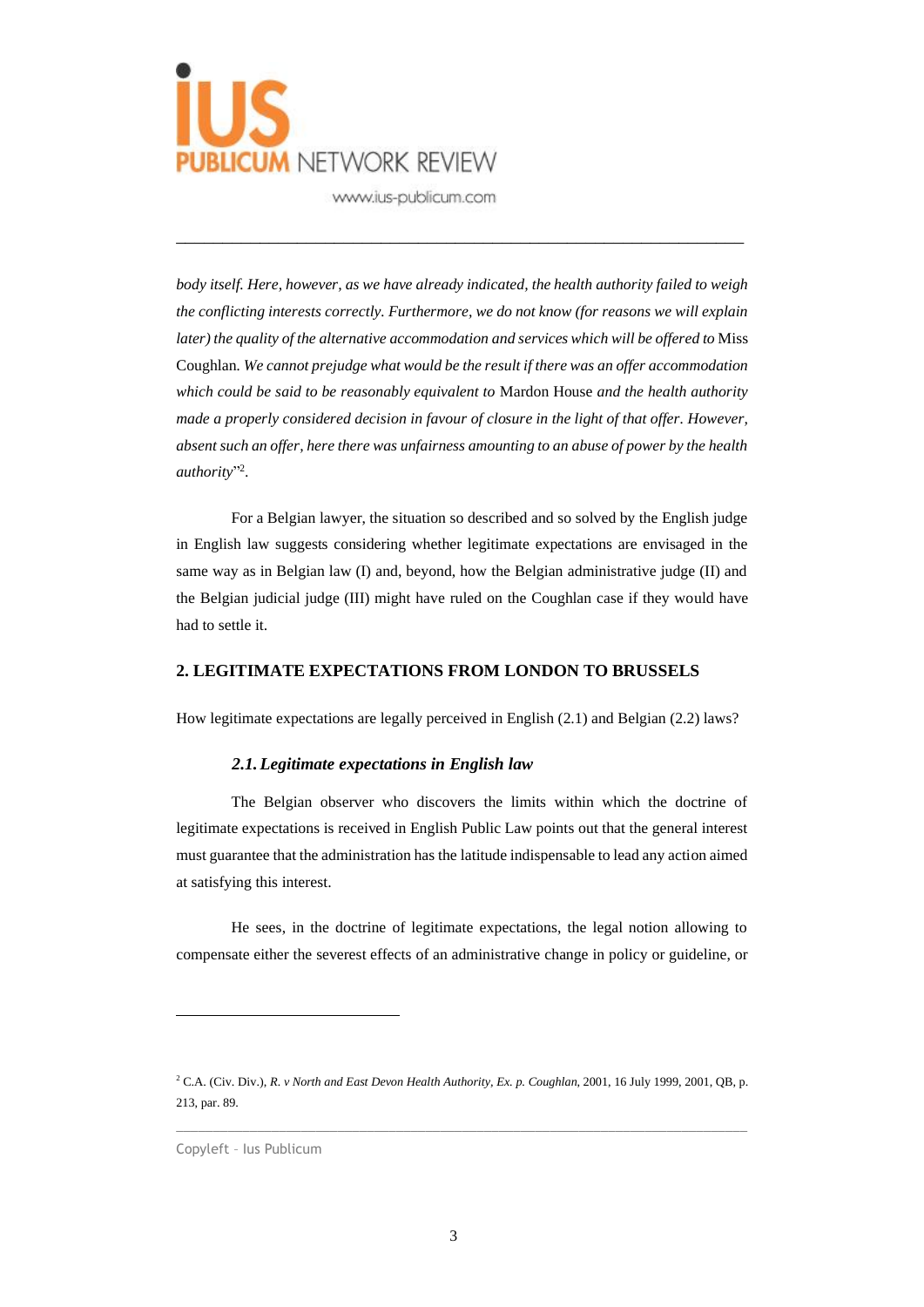

a promise made by the administration and that the administration intends to negate subsequently.

\_\_\_\_\_\_\_\_\_\_\_\_\_\_\_\_\_\_\_\_\_\_\_\_\_\_\_\_\_\_\_\_\_\_\_\_\_\_\_\_\_\_\_\_\_\_\_\_\_\_\_\_\_\_\_\_\_\_\_\_\_

While pursuing his readings, the Belgian observer also notes that, in presence of a situation worthy of protection, legitimate expectations can, in English Law, give to the citizen the right to be heard or to present views about the new treatment that the administration plans to apply to him.

Only in very rare occasions, legitimate expectations go so far as to recognise to the citizen the right to enjoy the policy, the guideline or the promise which was that that the citizen would have continued to benefit from, if the administration would not have changed its mind.

While the precise scope of the concept of legitimate expectations is, according to the literature, still not perfectly fixed in English Law, one can summarize the trend of judgements issued so far in this field, by pointing out that:

- The administration is in charge of satisfying the general interest which is its rationale — and, so, is entitled to change its views at any time, according to the needs of this interest;
- If the change effected by the administration for the purpose of satisfying the general interest has far-reaching consequences for the addressee of the administrative measure, the judge can, in the name of legitimate expectations, quash this measure in case of the addressee's views have not been collected before.

In this case, the judgement so issued may lead the administration to take a new measure — the previous one having been annulled — and, beforehand, to hear or to seek views of the addressee, while making clear that the administration is not required to share or to follow these views;

- Only in certain circumstances, when particularly far-reaching consequences are to deplore for the administrative measure's addressee in question, the judge has

Copyleft – Ius Publicum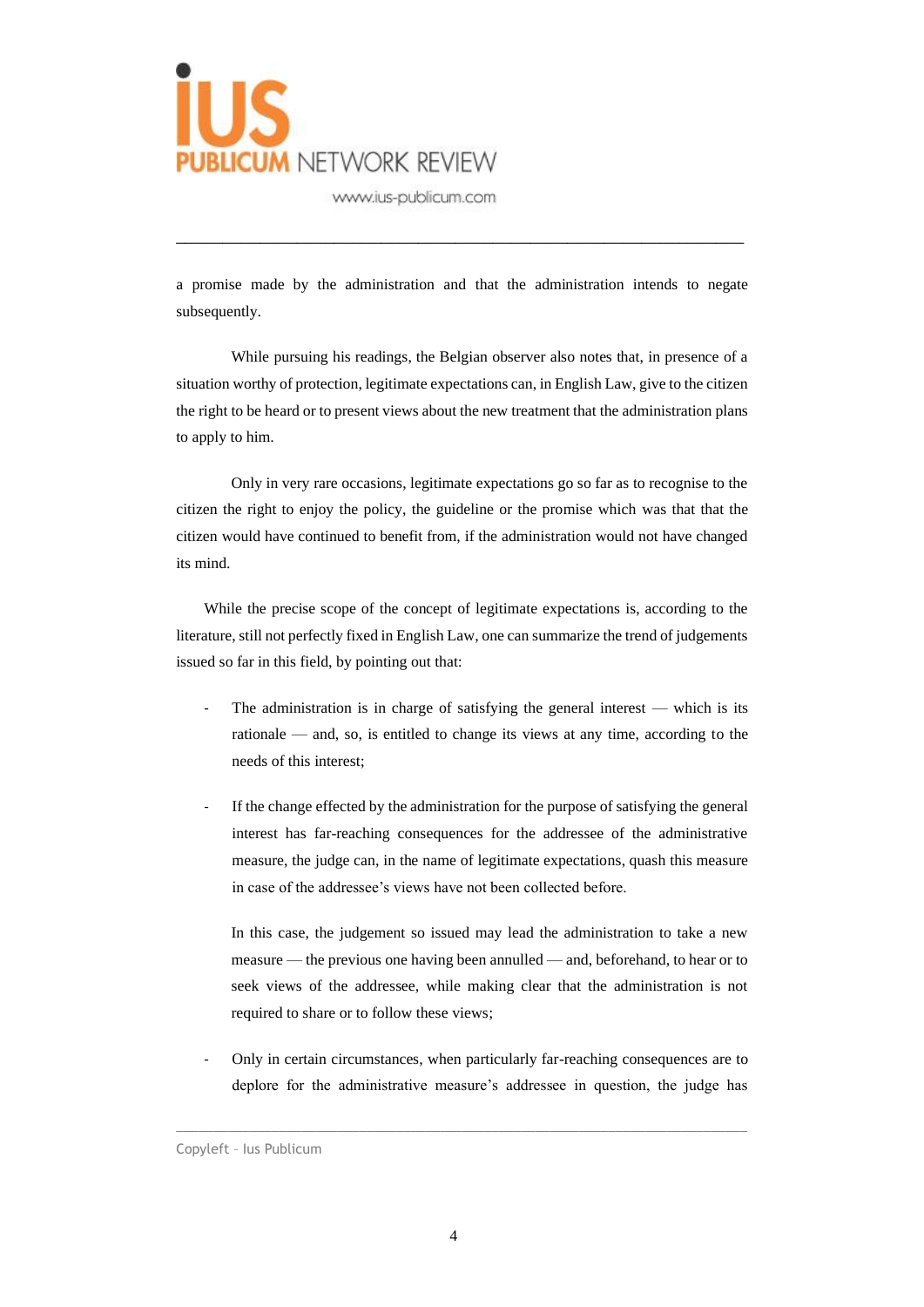

quashed this measure since the administration negated too sharply the treatment of which its beneficiary enjoyed under the application of the previous administrative measure and which he could legitimately expect the maintenance of.

\_\_\_\_\_\_\_\_\_\_\_\_\_\_\_\_\_\_\_\_\_\_\_\_\_\_\_\_\_\_\_\_\_\_\_\_\_\_\_\_\_\_\_\_\_\_\_\_\_\_\_\_\_\_\_\_\_\_\_\_\_

In this case, the judgement so issued must lead the administration to take a new measure — the previous one having been annulled — and, in order to observe the *res judicata* of this judgement, to ensure that the content of the new measure does not depart — at least too much — from that of which his addressee enjoyed under the application of the previous administrative measure and which he could legitimately expect the maintenance of<sup>3</sup>.

Copyleft – Ius Publicum

<sup>3</sup> On the subject of legitimate expectations in English law, see, among many sources, S. SCHOENBERG, *Legal Certainty and Revocation of Administrative Decisions: A Comparative Study of English, French, and EC Law*, in *Yearbook of European Law*, 1999-2000, p. 257-298; M. ELLIOTT, *Coughlan: Substantive Protection of Legitimate Expectations Revisited* in *Judicial Review*, 2000, p. 27-32; R. THOMAS, *Legitimate Expectations and Proportionality in Administrative Law*, London, Hart Publishing, 2000, p. 129; D. BLUNDELL, *Ultra Vires legitimate expectations* in *Judicial Review*, 2005, p. 147-155; P. CRAIG, *EU Administrative Law*, Oxford, Oxford University Press, 2012, p. 549-589; R. WILLIAMS, *The multiple doctrines of Legitimate Expectations* in *Law Quarterly Review*, 2016, p. 639- 663; P. CRAIG, *Administrative law*, London, Sweet & Maxwell, 2016, p. 669-708; R. THOMAS, *Legitimate expectations and the separation of powers* in *English and Welsh Administrative law*, *in* M. GROVES and G. WEEKS (eds.), *Legitimate expectations in the Common law World,* Oxford, Hart Publishing, 2017, p. 53-77; P. DALY, *A pluralist account of Deference and Legitimate Expectations*, *in* M. Groves and G. Weeks (eds.), *Legitimate expectations in the Common law World,* Oxford, Hart Publishing, 2017, p. 101-120; K. HUGHES, *R v. North and East Devon Health Authority [2001]: Coughlan and the Development of Public Law*, *in* S. Juss and M. Suskin (ed.), *Landmark Cases in Public Law*, Oxford, Hart Publishing, 2017, p. 181-210; M. ELLIOTT, R. THOMAS, *Public Law*, Oxford, Oxford University Press, 2017, p. 531-536.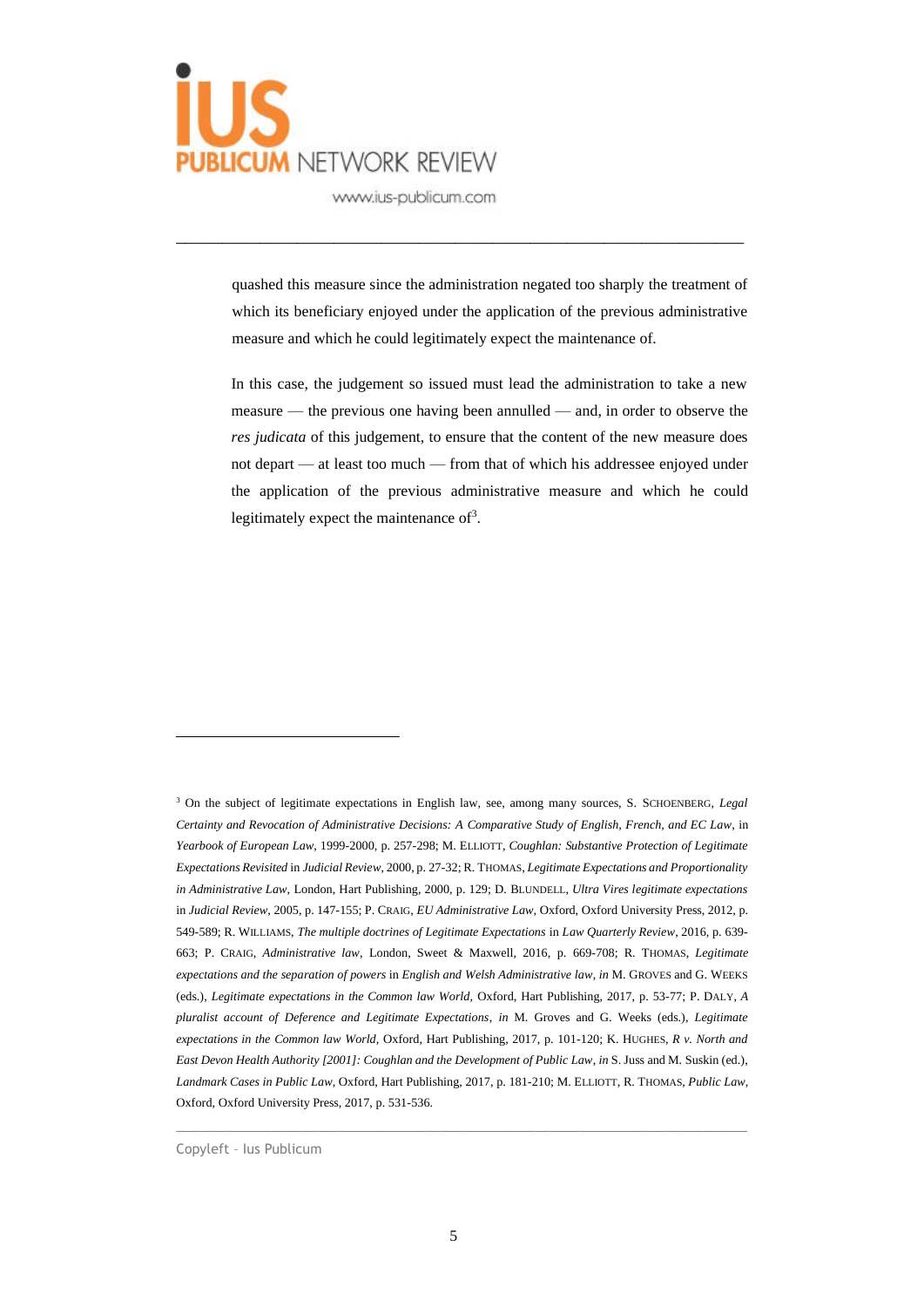

## *2.2 Legitimate expectations in Belgian law*

In Belgian law as in English law, legitimate expectations do not coincide with a precept recognized by a normative text, whether constitutional, legislative or regulatory.

\_\_\_\_\_\_\_\_\_\_\_\_\_\_\_\_\_\_\_\_\_\_\_\_\_\_\_\_\_\_\_\_\_\_\_\_\_\_\_\_\_\_\_\_\_\_\_\_\_\_\_\_\_\_\_\_\_\_\_\_\_

Yet, legitimate expectations are legally binding for both the administration and the citizen. This is because legitimate expectations correspond to a "general principle of law", that is an unwritten rule revealed or, if one prefers, created by the judges through their lines of cases in order to plug a legal loophole. In other words, a "general principle of law" is a complementary normative exigence considered by the judges as necessary to supplement the legal arsenal and add to the latter a new legal requirement<sup>4</sup>. As the French scholar Franck MODERNE writes:

"*It can be simply induction from particular provisions of texts in force, references to the spirit of an institution or a text in order to reflect the presumed intention of the legislator, recourse to the nature of things or to the essence of an institution out of any linkage to a text, or interpretation of the national community's latent or diffuse aspirations*" 5 .

 $\_$  , and the set of the set of the set of the set of the set of the set of the set of the set of the set of the set of the set of the set of the set of the set of the set of the set of the set of the set of the set of th

<sup>4</sup> See not. J. JAUMOTTE, *Les principes généraux du droit administratif à travers la jurisprudence administrative in* B. BLERO (ed.), *Le Conseil d'État de Belgique cinquante ans après sa création (1946-1996)*, Brussels, Bruylant, p. 600; F. LEURQUIN-DE VISSCHER, *Existe-t-il un principe de subsidiarité ?*, in F. DELPEREE (dir.), *Le principe de subsidiarité,* Brussels, Bruylant, 2002, p. 29. On the general principle of law, see, more generally, P. MARCHAL, *Principes généraux du droit*, *Répertoire pratique du droit belge*, Brussels, Bruylant, 2014, p. 317.

<sup>5</sup> F. MODERNE, *Légitimité des principes généraux et théorie du droit*, *Revue française de droit administratif*, 1999, p. 733-734, free translation from French. See also C. PARMENTIER, *La sécurité juridique, un principe général de droit?*, *in La sécurité juridique*. *Actes du colloque organisé par la Conférence libre du Jeune Barreau de Liège le 14 mai 1993*, Liège, Ed. du Jeune Barreau de Liège, 1993, p. 23.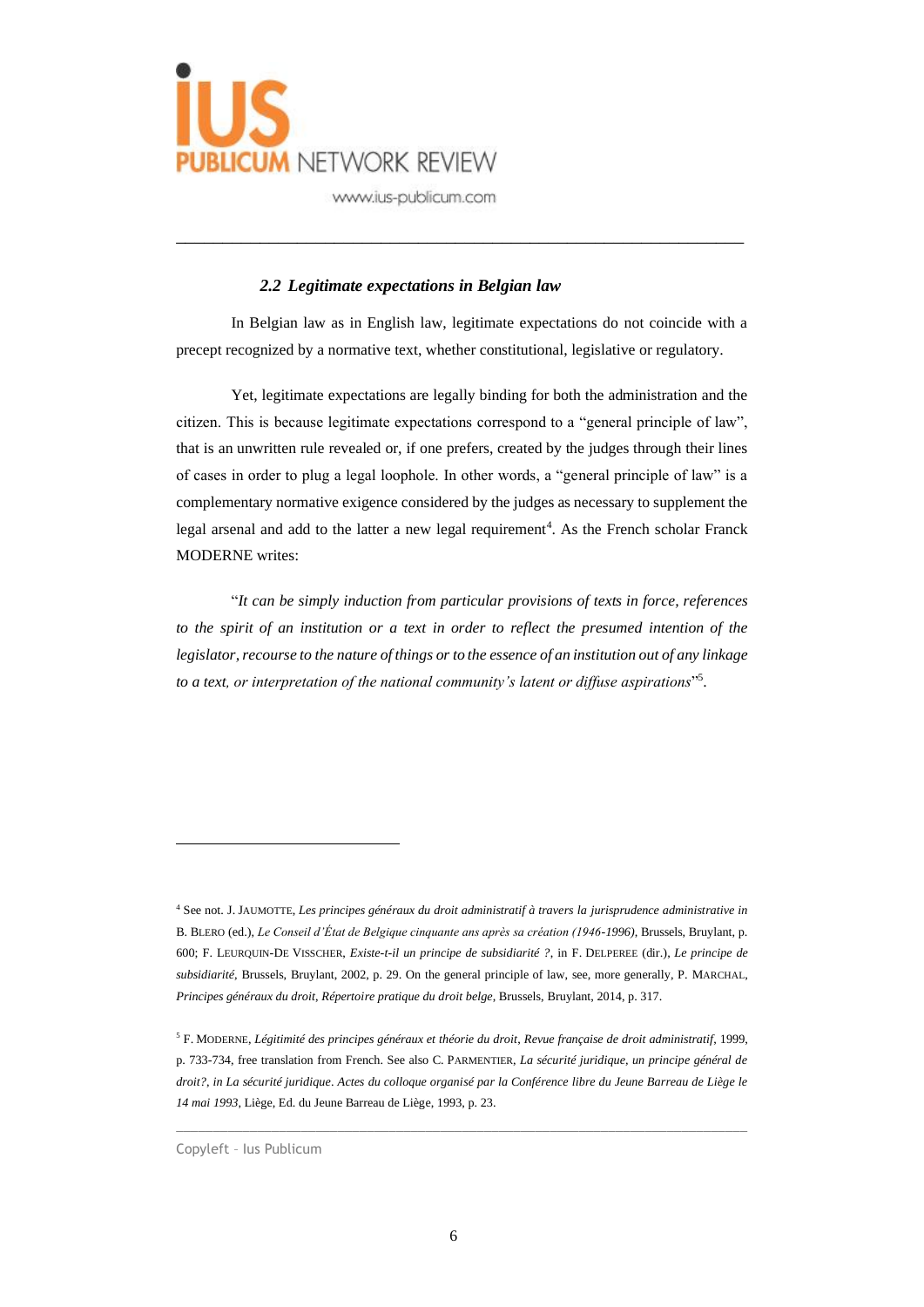

In the hierarchy of legal norms, the general principles of law are given a certain legal force: they are either constitutional, or legislative or even regulatory, as the written norms are<sup>6</sup> .

\_\_\_\_\_\_\_\_\_\_\_\_\_\_\_\_\_\_\_\_\_\_\_\_\_\_\_\_\_\_\_\_\_\_\_\_\_\_\_\_\_\_\_\_\_\_\_\_\_\_\_\_\_\_\_\_\_\_\_\_\_

But a general principle of law shall bow down before a written norm having the same legal force<sup>7</sup>. For instance, a general principle of law having legislative force is considered as lower in the hierarchy of norms than a written legislative act is, and so forth<sup>8</sup>.

Among the "general principles of law", legitimate expectations are usually seen by the Belgian judges as one of the "general principles of good administration"<sup>9</sup> . They are recognized as having legislative value, unlike the general principle of legal certainty<sup>10</sup>, a

7 *Ibid.*

<sup>8</sup> See P. MARCHAL, *op. cit.*, p. 44-45.

<sup>9</sup> See not. J. JAUMOTTE, *Les principes généraux du droit administratif à travers la jurisprudence administrative*, in B. BLERO (ed.), *Le Conseil d'État de Belgique cinquante ans après sa création (1946-1996)*, *op. cit.*, p. 686; S. SEYS, D. DE JONGHE AND F. TULKENS, *Les principes généraux du droit*, *in* I. Hachez and consorts (dir.), *Les sources du droit revisitées*, vol. 2, *Normes internes infraconstitutionnelles*, Limal, Anthemis, 2012, p. 532; P. GOFFAUX, *Dictionnaire de droit administratif*, 2nd ed., Brussels, Bruylant, 2016, p. 357-358; M. MORIS and F. BELLEFLAMME, *Les principes de bonne administration en droit administrative et en droit fiscal*, *in* P.-O. DE BROUX, B. LOMBAERT, F. TULKENS (ed.), *Actualité des principes généraux en droit administratif, social et fiscal*, Coll. Recyclages en droit, p. 157.

 $\_$  , and the set of the set of the set of the set of the set of the set of the set of the set of the set of the set of the set of the set of the set of the set of the set of the set of the set of the set of the set of th

<sup>6</sup> See not. I. MATHY, *Les principes généraux : genèse et consécration d'une source majeure du droit administratif*, *in* S. BEN MESSAOUD AND F. VISEUR (ed.), *Les principes généraux de droit administratif*, Collection de la Conférence du Jeune Barreau, Brussels, Larcier, 2017, p. 45-57.

<sup>10</sup> See not. J. SALMON, J. JAUMOTTE, E. THIBAUT, *Le Conseil d'État de Belgique*, vol. 1, Brussels, Bruylant, 2012, p. 858.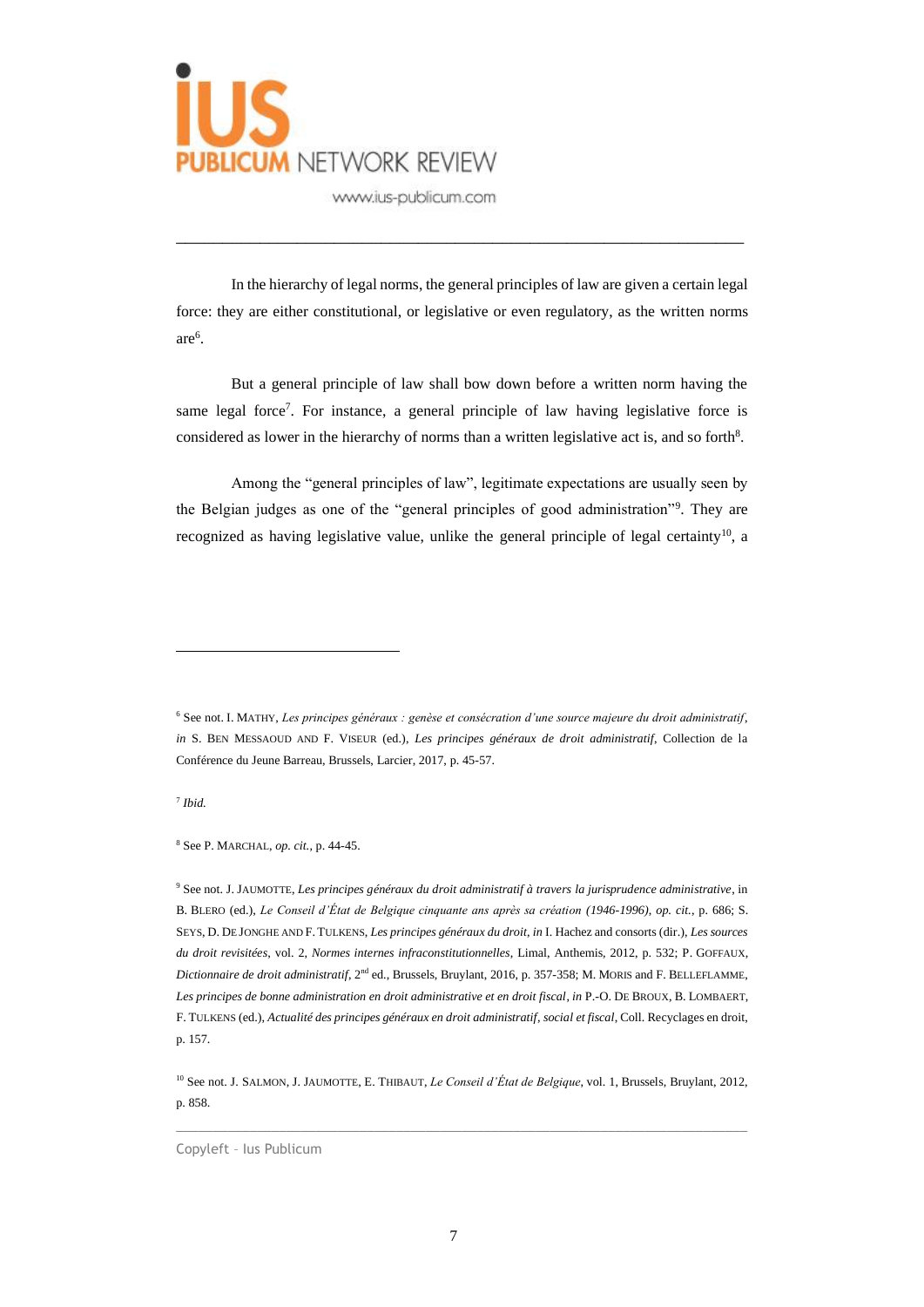

principle which it is sometimes said that legitimate expectations are the "subjective component" of and which has constitutional force<sup>11</sup>.

\_\_\_\_\_\_\_\_\_\_\_\_\_\_\_\_\_\_\_\_\_\_\_\_\_\_\_\_\_\_\_\_\_\_\_\_\_\_\_\_\_\_\_\_\_\_\_\_\_\_\_\_\_\_\_\_\_\_\_\_\_

In order to be regularly used, the principle of legitimate expectations requires, in Belgian law, the meeting of three conditions: a situation caused by the administration; which raises a legitimate expectation on the part of another person; without that any "serious motive" or "objective and reasonable justification" can be argued by the administration which would justify that the latter can go back on legitimate expectations it has aroused<sup>12</sup>.

Among the situations that the administration can cause under the scheme in question, error can certainly raise legitimate expectations.

It is notably the case when the administration made a mistake in a date and that this error has repercussions on the calculation of the time limit concerning a remedy open to challenge one of its acts<sup>13</sup>.

Beyond errors, other situations led the judge to find that the administration had raised legitimate expectations on the part of a person.

 $\_$  , and the set of the set of the set of the set of the set of the set of the set of the set of the set of the set of the set of the set of the set of the set of the set of the set of the set of the set of the set of th

<sup>13</sup> See not. Council of State (Bel.), s.a. Electrabel and consorts, 1<sup>st</sup> February 2016, n° 233.675.

<sup>11</sup> See not. D. RENDERS B. GORS, *Origine et contours des principes généraux de bonne administration*, *Les dialogues de la fiscalité*, 2012, p. 415.

<sup>&</sup>lt;sup>12</sup> See not., in more or less variable terms, Council of State (Bel.), L'associaton de droit public Association hospitalière de Bruxelles — Hôpital universitaire des enfants Reine Fabiola, 18 December 2020, n° 249.292; Council of State (Bel.), L'association de droit public Association hospitalière de Bruxelles — Centre hospitalier universitaire Saint-Pierre, n° 250.285, 31 March 2021 ; Council of State (Bel.), Vanlandeghem, 5 août 2021, n° 251.345; Council of State (Bel.), s.a. Bluetail Flight School, 14 September 2021, n° 251.492.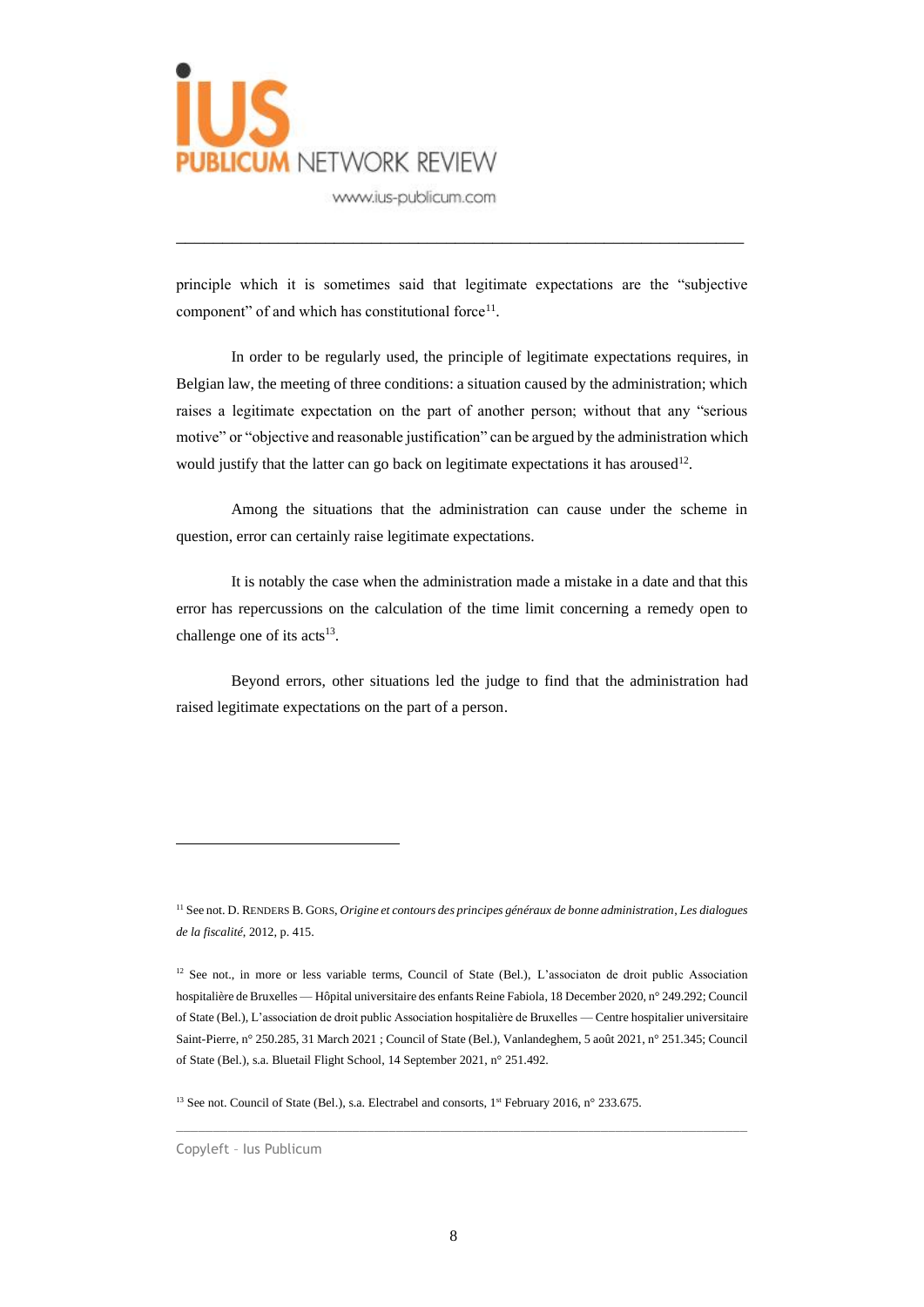

On the basis of what other scholars have listed<sup>14</sup>, we can cite: a course of action clear and well established<sup>15</sup>; promises<sup>16</sup>; concessions<sup>17</sup>; precise assurances given without reserve<sup>18</sup>; a memorandum<sup>19</sup>; a circular<sup>20</sup>; a memorandum of understanding concluded between the

\_\_\_\_\_\_\_\_\_\_\_\_\_\_\_\_\_\_\_\_\_\_\_\_\_\_\_\_\_\_\_\_\_\_\_\_\_\_\_\_\_\_\_\_\_\_\_\_\_\_\_\_\_\_\_\_\_\_\_\_\_

<sup>14</sup> See R. SIMAR P. ABBA, Sécurité juridique, légitime confiance, *patere legem quam ipse fecisti*. Transparence administrative ou principes transparents ?", *in* S. BEN MESSAOUD, F. VISEUR (ed.), *Les principes généraux de droit administratif*, Collection de la Conférence du Jeune Barreau, Brussels, Larcier, 2017, p. 109.

<sup>15</sup> The fact that the administration, once in the past, consulted the representatives of the pharmaceutical sector before the adoption of a regulation cannot be considered as constituting a "constant practice" which would have given rise to an obligation of repeating this consultation, so that the principle of legitimate expectations does not impose to the administration to proceed to a new consultation before adopting an agreement or a measure (see Council of State, *a.s.b.l. Association Générale de l'industrie du médicament and consorts*, n° 205.919, 28 June 2010).

<sup>16</sup> It cannot be deduced from the circumstances of the case that the administration would have promised anything (see Council of State (Bel.), *Havelange*, 28 April 2016 n° 234.572).

<sup>17</sup> See Council of State (Bel., Gen. Ass.), *Missorten*, n° 93.104, 6 February 2001; Council of State (Bel.), *Antoine*, 5 November 2015, n° 232.822.

 $<sup>18</sup>$  The administration does not provide any precise assurances susceptible to give rise to justified expectations, if all</sup> it does is to indicate, in a letter, "carefully and in the conditional tense", that the training certificate "could be accepted, subject to providing further information" (see Council of State (Bel.), *Depersonalized*, 24 September 2001 n° 99.052).

<sup>19</sup> The public authority cannot allege that the time limit for lodging an appeal was ten "calendar" days if it had been specified in a memorandum that this time limit was ten "working" days, by explicitly excluding Saturdays, Sundays and public holidays, so that the civil servants concerned in the case at issue could legitimately believe in this information (see Council of State (Bel.), *Goyaerts*, 30 December 1998, n° 77.889).

<sup>20</sup> The administration is at risk of violating the legitimate expectations of the citizen if it does not follow the indications enshrined in a circular which would amount to courses of action aimed at guiding the administration in the exercise of its discretionary power (see Council of State (Bel.), *Depersonalised*, 10 November 2006, n° 164.627).

 $\_$  , and the set of the set of the set of the set of the set of the set of the set of the set of the set of the set of the set of the set of the set of the set of the set of the set of the set of the set of the set of th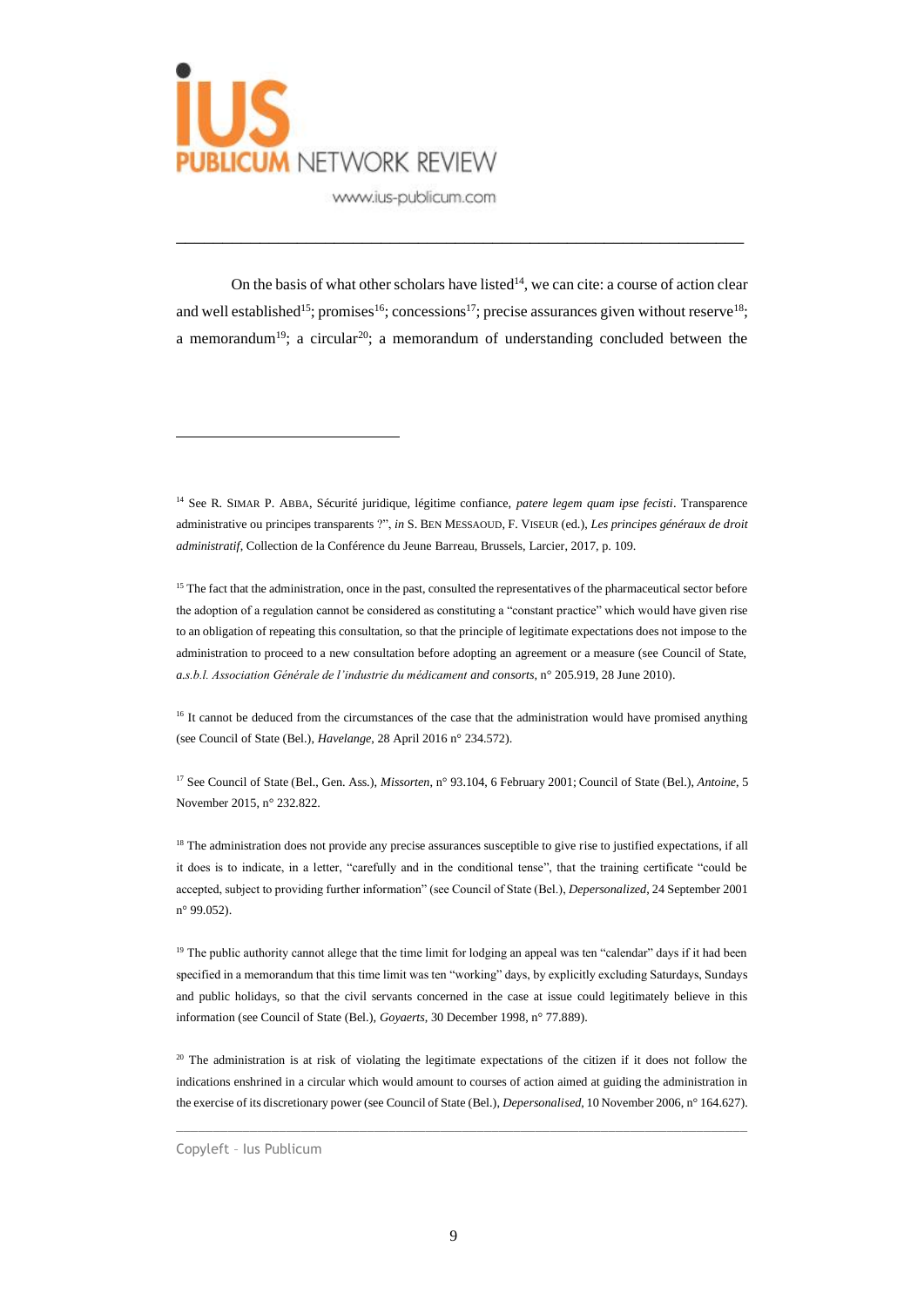

administration and the union representatives<sup>21</sup>; displayed assessment criteria<sup>22</sup>; an abstention<sup>23</sup>; or even the obviousness<sup>24</sup>.

\_\_\_\_\_\_\_\_\_\_\_\_\_\_\_\_\_\_\_\_\_\_\_\_\_\_\_\_\_\_\_\_\_\_\_\_\_\_\_\_\_\_\_\_\_\_\_\_\_\_\_\_\_\_\_\_\_\_\_\_\_

The situation which allegedly generates legitimate expectations on the part of a person must be in a causal link with the expectations allegedly aroused<sup>25</sup>

Among other things, the element which is allegedly at the basis of the principle of legitimate expectations application's triggering, must, thus, be the fact of the administration which the principle is opposed to<sup>26</sup>. To put it another way, the principle in question cannot

<sup>21</sup> There is a violation of the principle of legitimate expectations in the circumstances where the administration had announced it would respect the content of memorandum of understanding concluded with the union representatives and that it does not respect the latter, even exceptionally (See Council of State (Bel.), *Jonckers*, n° 136.032, 14 October 2004).

<sup>22</sup> If the assessment criteria defined by an examination board have been displayed, the board imposes to itself to follow rules of conduct which, even if they do not amount to a regulation, oblige the board to specifically justify the reasons why it should depart from them (see Council of State (Bel.), *Giet*, n° 185.703, 14 August 2008).

<sup>23</sup> The administration frustrates the legitimate expectations of one of its civil servants when: (1) it had initiated, three years earlier, a procedure aimed at deciding his retirement in the interest of the service; (2) then, it has suspended this procedure during the sick-leave of the person concerned; then it does not have pursued the procedure just after his return from sick-leave; (3) while, at the same time, closing the service in which the civil servant in question worked and hearing him in the frame of a selection procedure for other positions within other services of the same administration (see Council of State (Bel.), *Sacré*, n° 239.253, 28 September 2017).

<sup>24</sup> The candidate who participates to a recruitment competition can legitimately expect that the tests relating to it are held regularly, so that his legitimate confidence is misled if it is not the case (see Council of State (Bel.), *Van Nypelser*, n° 68.626, 3 October 1997).

 $\_$  , and the set of the set of the set of the set of the set of the set of the set of the set of the set of the set of the set of the set of the set of the set of the set of the set of the set of the set of the set of th

<sup>25</sup> See R. SIMAR P. ABBA, *op. cit.*, pp. 109-111.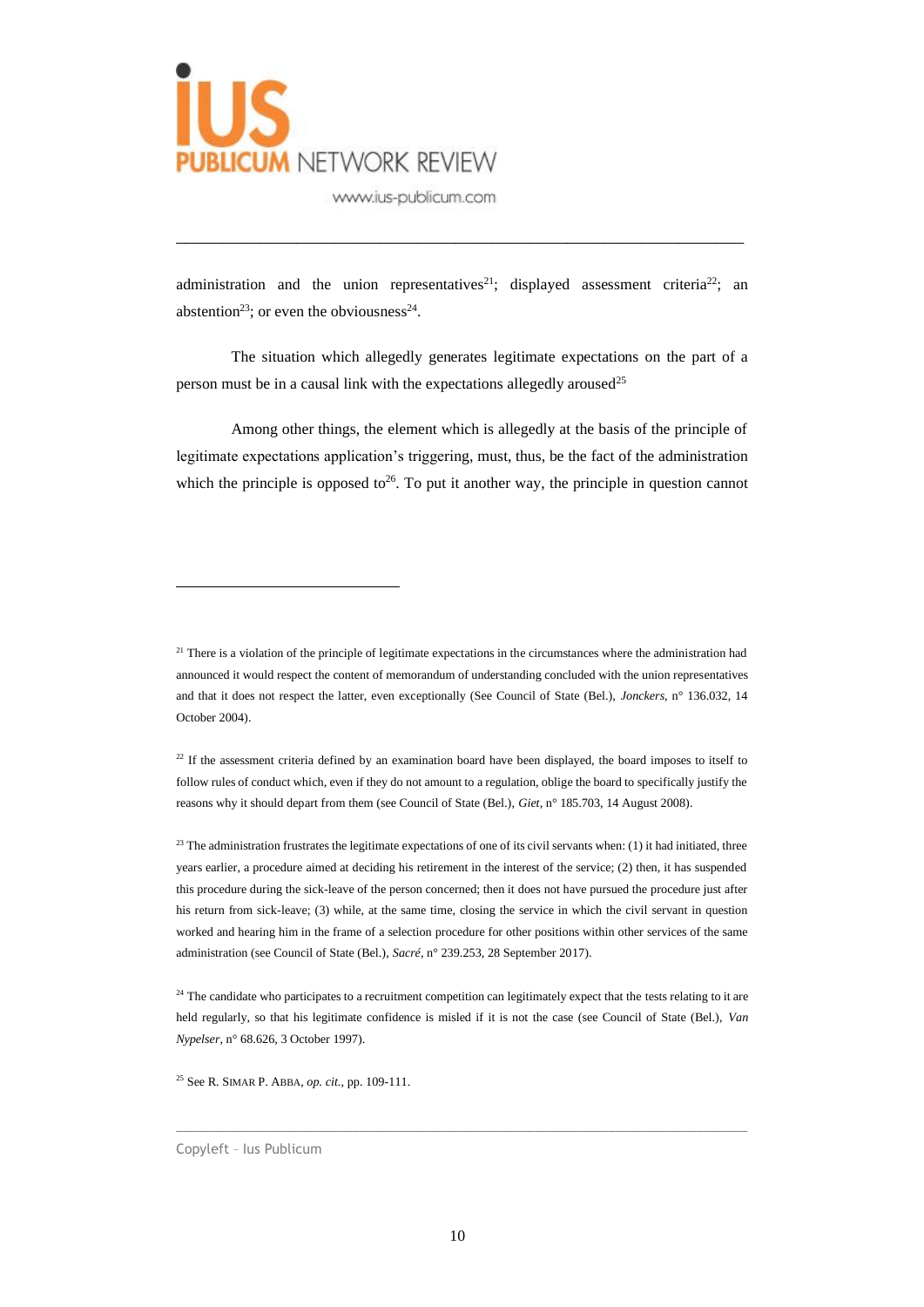

be argued vis-à-vis an administration on the basis of an act stemmed from another administration<sup>27</sup>

\_\_\_\_\_\_\_\_\_\_\_\_\_\_\_\_\_\_\_\_\_\_\_\_\_\_\_\_\_\_\_\_\_\_\_\_\_\_\_\_\_\_\_\_\_\_\_\_\_\_\_\_\_\_\_\_\_\_\_\_\_

The confidence which is aroused must, moreover, be legitimate. For example, a person cannot allege legitimate expectations if he is in bad faith or - at least in principle - if its claim violates a statutory or regulatory rule<sup>28</sup>.

Even if legitimate expectations have been aroused through a situation caused by the administration, the principle at stake does not necessarily imply that the citizen is entitled to enjoy his expectations.

A "serious motive" or, sometimes, simply an "objective and reasonable justification" can allow the administration to override the aroused legitimate expectations<sup>29</sup>. The analysis of the jurisprudence reveals that the judge admits diverse justifications invoked by the administration to depart from its course of action or to renege on its commitments or promises.

Generally speaking, the jurisprudence is established in the sense that the principle of legitimate expectations cannot serve to justify the adoption of an illegal decision<sup>30</sup>.

 $\_$  , and the set of the set of the set of the set of the set of the set of the set of the set of the set of the set of the set of the set of the set of the set of the set of the set of the set of the set of the set of th

<sup>26</sup> See Council of State (Bel.), *s.a. Mercedes-Benz Belgium Luxembourg*, 16 June 2017, n° 238.545; Council of State (Bel.), *Vannieuwenhuize and De Smet*, n° 238.695, 27 June 2017; Council of State (Bel.), *s.a. Mineralz es treatment*, 22 October 2020, n° 248.699; Council of State (Bel.), *Spits and Spons* 12 May 2021, n° 250.594.

<sup>27</sup> *Ibid.*

<sup>&</sup>lt;sup>28</sup> See. not. Council of State (Bel.), *Detimmerman*, 1<sup>st</sup> August 2019 n° 245.271; Council of State (Bel.), *Crespin*, 24 October 2019, n° 245.893.

<sup>29</sup> See not. Council of State (Bel.), *s.a. Mercedes-Benz Belgium Luxembourg*, 16 June 2017, n° 238.545.

<sup>30</sup> See not. P. GOFFAUX, *Dictionnaire de droit administratif, op. cit.*, pp. 359-362. See also Council of State (Bel.), *s.a. Entreprises Jacques Pirlot*, n° 241.123, 27 March 2018; Council of State (Bel.), *s.c.r.l. Intermédiance and*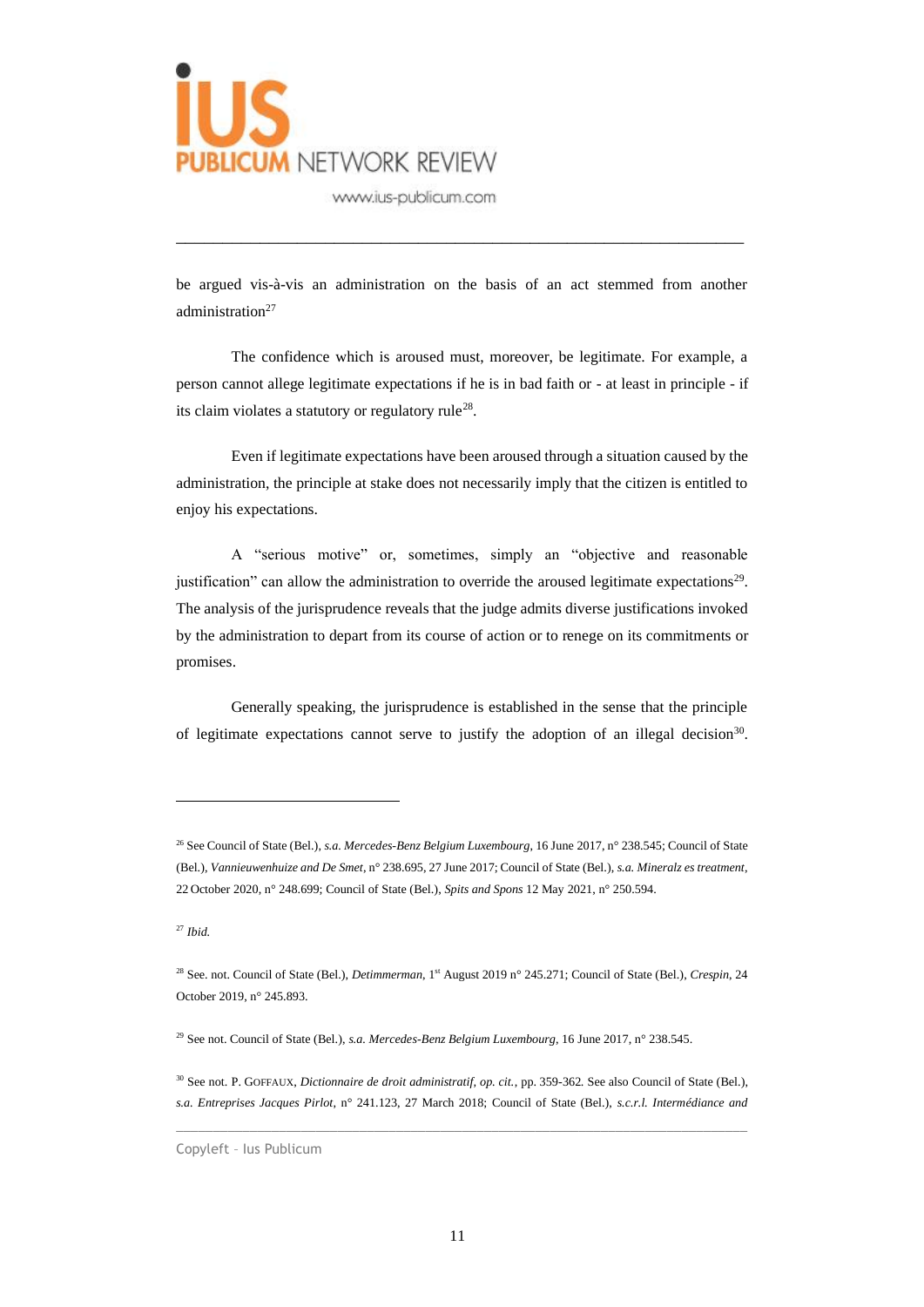

However, this is not always the case<sup>31</sup>, even though the prevalence of the legitimate expectations' principle *contra legem* is very rare.

\_\_\_\_\_\_\_\_\_\_\_\_\_\_\_\_\_\_\_\_\_\_\_\_\_\_\_\_\_\_\_\_\_\_\_\_\_\_\_\_\_\_\_\_\_\_\_\_\_\_\_\_\_\_\_\_\_\_\_\_\_

Furthermore, the administration must always be in measure to change its policy and, consequently, to amend the legal acts which are necessary to conclude this policy, so that the general interest is satisfied<sup>32</sup>. It is however established that, by doing that, caution is called<sup>33</sup>. Moreover, guidelines in the appreciation of certain concepts can evolve. This is notably the case about the notion of « bon aménagement des lieux » in matters of urban planning law<sup>34</sup>.

Partners, 25 June 2018, n° 241.890,; Council of State (Bel.), *Detimmerman*, 1<sup>st</sup> August 2019, n° 245.271; Council of State (Bel.), *Crespin*, 24 October 2019, n° 245.893.

<sup>31</sup> The Council of State has notably admitted that: "*[...] in the case of the indication, in a display notice prescribed by the law to the municipal authority, of an administrative appeal time limit to lodge to the Government which is longer than the legal one, while the mention of this time limit is legally compulsory, the judge can decide, after having weighed the requirements of the law and those of the legitimate expectations, that the Rule of Law is better served by the maintenance of the erroneous administrative indication effects which have aroused the confidence at stake than by the strict application of the literal terms of the law; that the judge must regard the interests of each party and cannot tolerate any disproportionate breach of formal law in any circumstances*" (see Council of State (Bel.), *s.a. Electrabel and consorts*, n° 233.675, 1<sup>st</sup> February 2016).

<sup>32</sup> See not. Council of State (Bel.), *Lemaire*, 26 May 2016, n° 234.864.

<sup>33</sup> See not. D. DE JONGHE, P.-F. HENRARD, *L'actualité des principes généraux de droit administratif et de bonne administration en droit administratif: questions choisies*, *in* P.-O. DE BROUX, B. LOMBAERT Et F. TULKENS (ed.), *Actualité des principes généraux en droit administratif, social et fiscal, op. cit.*, p. 10.

 $\_$  , and the set of the set of the set of the set of the set of the set of the set of the set of the set of the set of the set of the set of the set of the set of the set of the set of the set of the set of the set of th

<sup>34</sup> See Council of State (Bel.), *Brancart and Cullus*, n° 221.487, 22 November 2012.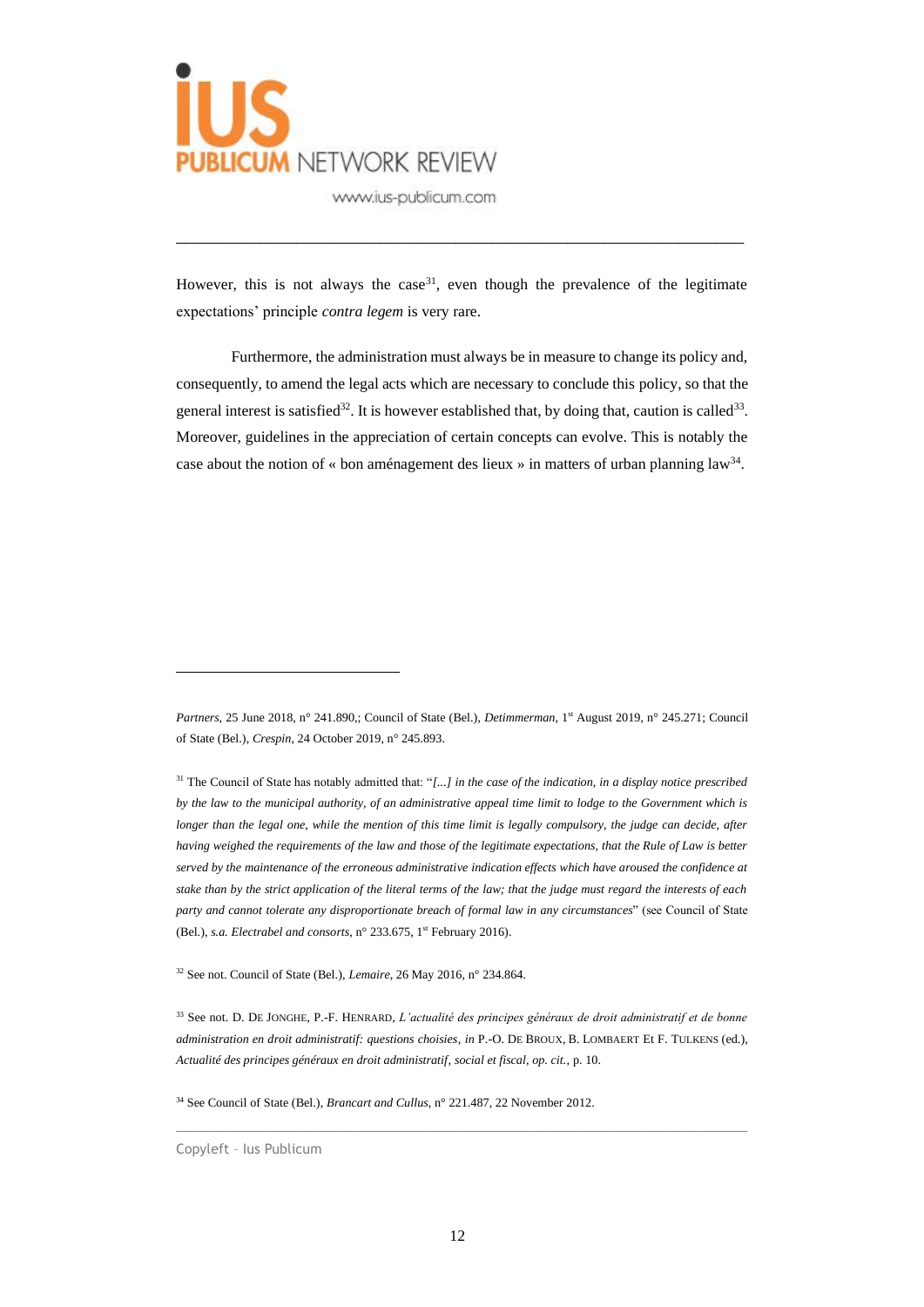

## **3. THE MISS COUGHLAN'S EXPECTATIONS AND THE BELGIAN ADMINISTRATIVE JUDGE**

\_\_\_\_\_\_\_\_\_\_\_\_\_\_\_\_\_\_\_\_\_\_\_\_\_\_\_\_\_\_\_\_\_\_\_\_\_\_\_\_\_\_\_\_\_\_\_\_\_\_\_\_\_\_\_\_\_\_\_\_\_

We believe that the Miss Coughlan's legitimate expectations might have been apprehended by the Belgian Administrative Judge into two different channels: judicial review, on the one hand (A); the exceptional damage litigation, on the other (B).

## *3.1 Judicial Review*

Similarly to English Law, a unilateral administrative act can be annulled in Belgian Law, via the channel of judicial review.

An annulment can be pronounced if the challenged act breaches a legal rule or general principle of law that its author had to observe at the moment of its adoption<sup>35</sup>.

Moreover, this annulment can only be decided by the Council of State, regardless the unilateral administrative act challenged and regardless the author of the act in question<sup>36</sup>.

 $\_$  , and the set of the set of the set of the set of the set of the set of the set of the set of the set of the set of the set of the set of the set of the set of the set of the set of the set of the set of the set of th

<sup>35</sup> See not. D. RENDERS, *La consolidation législative de l'acte administratif unilatéral*, Brussels, Bruylant, Paris, L.G.D.J., 2003, p. 59, and the references cited. For an illustration, see not. Council of State (Bel.), *Commune de Montigny-le-Tilleul*, n° 226.903 du 27 mars 2014.

<sup>36</sup> Art. 14 of the Acts on the Belgian Council of State, coordinated on 12 January 1973, *Moniteur belge*, 21 March 1973. On Judicial Review, see not. P. LEWALLE, with the collaboration of L. Donnay, *Contentieux administratif*, 3<sup>rd</sup> ed., Brussels, Larcier, p. 629-873; D. RENDERS, TH. BOMBOIS, B. GORS, CH. THIEBAUT, L. VANSNICK, *Droit administratif*, t. III, *Le contrôle de l'administration*, Brussels, Larcier, 2010, p. 206-307; M. LEROY, *Contentieux*  administratif, 5<sup>th</sup> ed., Limal, Anthemis, 2011, pp. 161-686; J. SALMON, J. JAUMOTTE, E. THIBAUT, *Le Conseil d'État de Belgique*, vol. 1, *op. cit.*, p. 393-1085; S. LUST, *Rechtsbescherming tegen de (administratieve) overheid. Een inleiding*, Brugge, die Keure, 2014, p. 100-159; J. SOHIER, *Manuel des procédures devant le Conseil d'État*, Waterloo, Kluwer, 2014, p. 17-119; M. PÂQUES, *Principes de contentieux administratif*, Brussels, Larcier, 2017, p.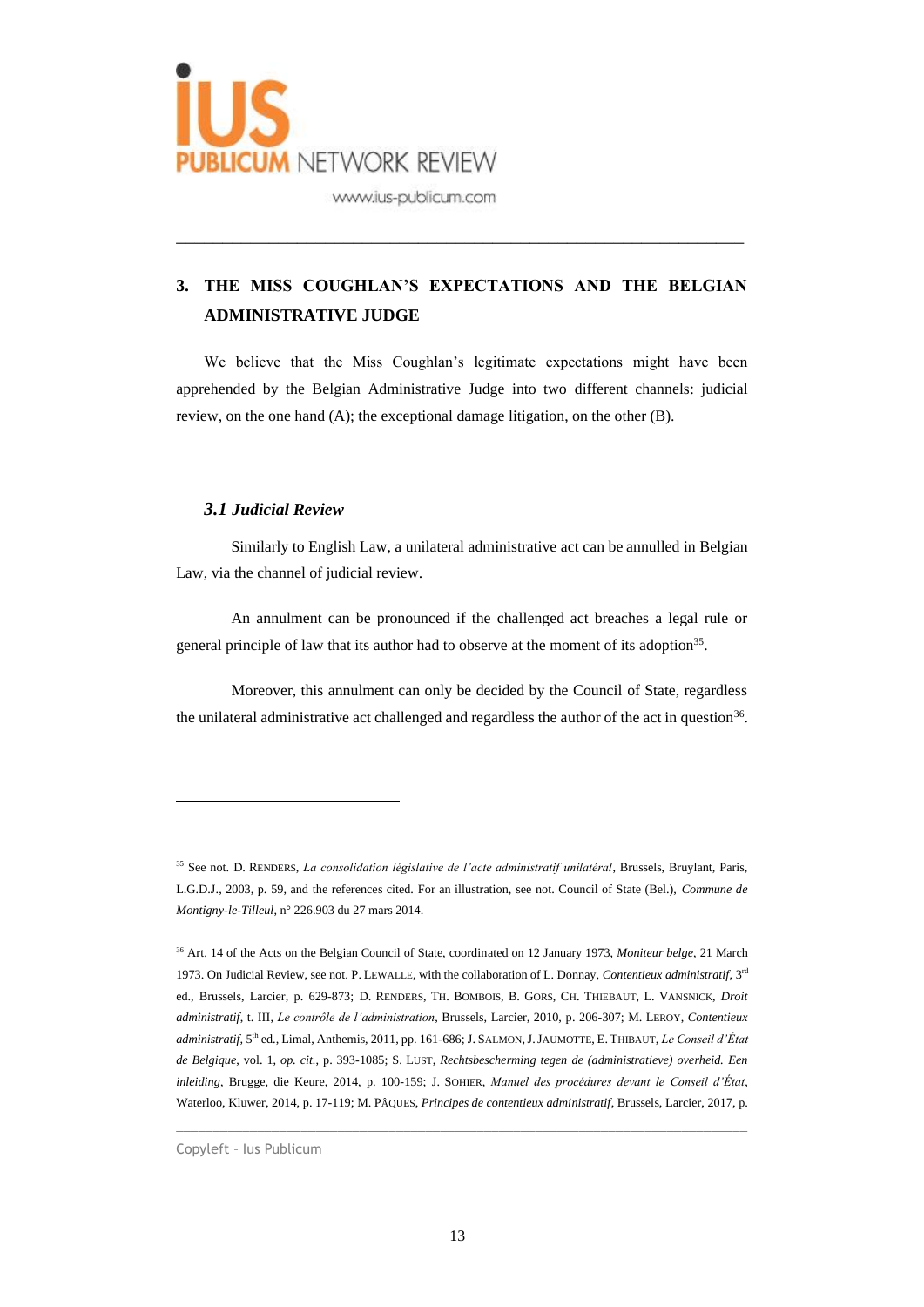

There is one exception: when a specific Act has entrusted another judge — either administrative or judicial — to settle the annulment litigation of the category of acts which the act at issue is part of  $37$ . As an example, the litigation concerning the measures taken by the independent administrative authority established to regulate the gas and electricity markets has been entrusted to the Court of Markets, which has become the name of one of the Brussels Court of Appeal's chambers — a judicial jurisdiction  $-$ <sup>38</sup>.

\_\_\_\_\_\_\_\_\_\_\_\_\_\_\_\_\_\_\_\_\_\_\_\_\_\_\_\_\_\_\_\_\_\_\_\_\_\_\_\_\_\_\_\_\_\_\_\_\_\_\_\_\_\_\_\_\_\_\_\_\_

It is worth specifying that Belgium experiences an administrative jurisdictional order which is not organized in the form of a pyramid, with first instance courts at its base, courts of appeal in the middle and a supreme court at its top.

With regard to administrative courts, there is a Council of State and a myriad of administrative courts which are specialised in a variety of areas and of which judgements are subjected to cassation proceedings, generally lodged before the Council of State<sup>39</sup>.

<sup>225-400;</sup> L. DONNAY, P. LEWALLE, *Manuel de l'exécution des arrêts du Conseil d'État*, Brussels, Larcier, 2017, p. 502; R. STEVENS, K. DIDDEN, *Raad van State/I. Afdeling bestuursrechtspraak/2. Het procesverloop*, Brugge, die Keure, 2018, p. 9-580; I. OPDEBEEK, S. DE SOMER, *Algemeen bestuursrecht, Grondslagen en beginselen*, 2nd ed., Antwerpen-Cambridge, Intersentia, 2019, p. 577-631; D. RENDERS, *Droit administratif général,* Brussels, Larcier, 2019, p. 632-646; D. RENDERS B. GORS, *Le Conseil d'État,* Brussels, Larcier, 2020, p. 33-356; A. MAST, J. DUJARDIN, M. VAN DAMME, J. VANDE LANOTTE, *Overzicht van het Belgisch Administratief Recht*, 22<sup>nd</sup> ed., Mechelen, Kluwer, 2021, p. 1247-1392.

<sup>&</sup>lt;sup>37</sup> Art. 14, 1<sup>st</sup> par., of the Acts on the Belgian Council of State, *id.* 

<sup>38</sup> See Act of 25 December 2016 "modifiant le statut juridique des détenus et la surveillance des prisons et portant des dispositions diverses en matière de justice" (*Moniteur belge*, 30 December 2016), art. 51, 56, 59, 60, 64, 75, 77, 107, 109, 111 to 114, 157, 158 and 160 to 166.

<sup>39</sup> See not. D. RENDERS, *Droit administratif général*, *op. cit.*, 2019, p. 630-631 and 655-658.

Copyleft – Ius Publicum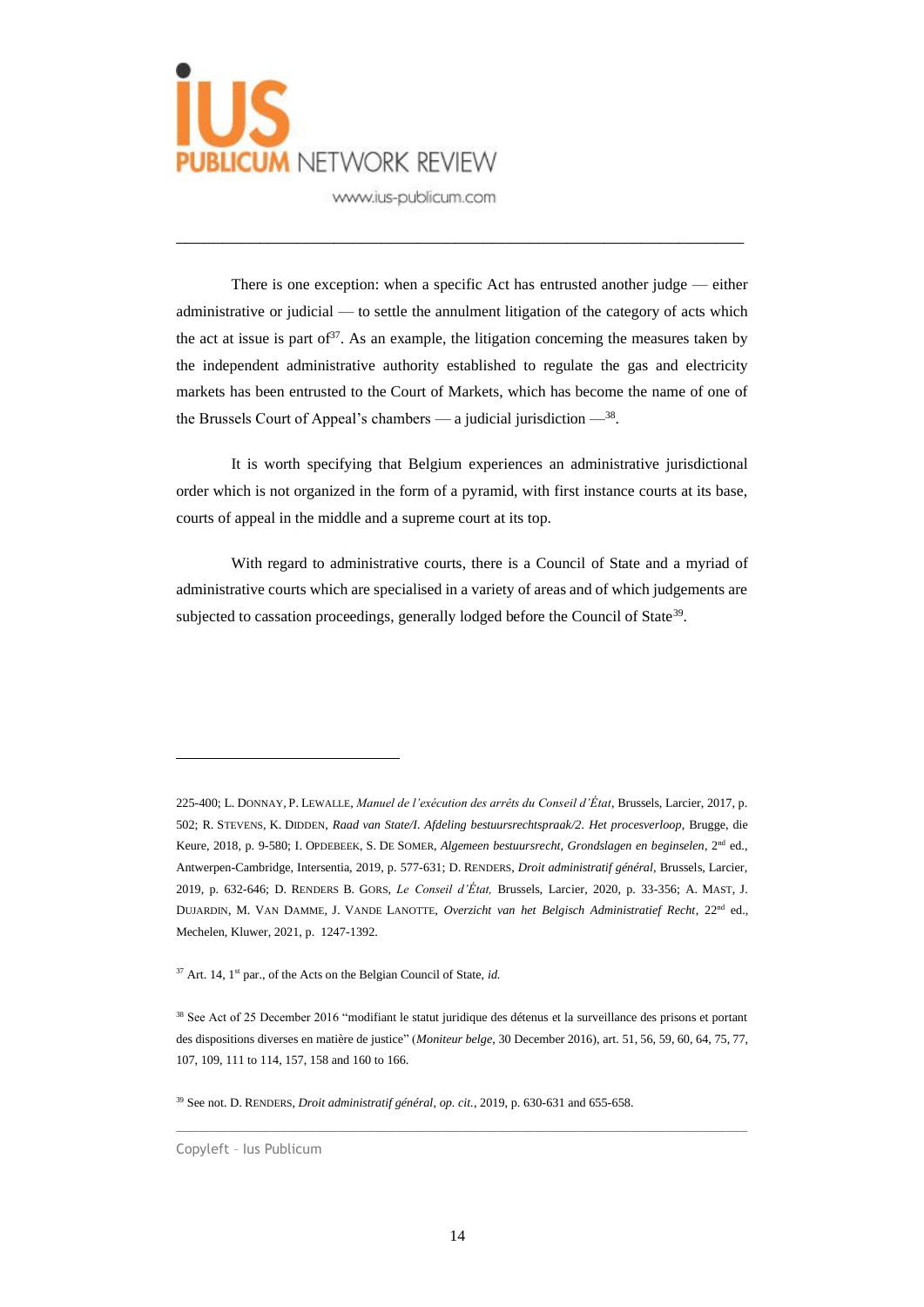

As an example of specialised administrative courts, we can give the Competition Council, the Council for Alien Law Litigation or even the Commission for aid to victims of intentional acts of violence, and so forth<sup>40</sup>.

\_\_\_\_\_\_\_\_\_\_\_\_\_\_\_\_\_\_\_\_\_\_\_\_\_\_\_\_\_\_\_\_\_\_\_\_\_\_\_\_\_\_\_\_\_\_\_\_\_\_\_\_\_\_\_\_\_\_\_\_\_

Beyond the administrative courts evoked above, which have all been established at the federal level, one must now mention the existence of Flemish administrative courts which have been created in several areas, whereas the organisation of the judiciary is still a federal matter $4<sup>1</sup>$ . This is notably the case in Urban Planning law, in Environmental law or in Educational  $law<sup>42</sup>$ .

The legal basis on which the Flemish Region and Community were entitled to create these administrative courts lies in what we call, in Belgian law, the implied powers' theory<sup>43</sup>.

<sup>40</sup> *Id.*, p. 630.

<sup>41</sup> See not., on this subject, J. VANPRAET (ED.), *Administratieve rechtscolleges*, Brugge, die Keure, 2014, p. 121; A. Maes, "Het nieuwe DBRC-decreet: een eerste blik op de procedurele wijzigingen voor de Raad voor vergunningsbetwistingen", *Chroniques de Droit public-Publiekrechtelijke Kronieken*, 2015, p. 363-386; T. VANDENPUT, P. DE MAYER, M. BERTRAND, "Les nouvelles juridictions administratives régionales en matière d'urbanisme et d'environnement", *In* F. Viseur Et J. Philippart (Ed.), *La Justice Administrative*, Brussels, Larcier, 2015, P. 609; I. OPDEBEEK, S. DE SOMER, *Algemeen bestuursrecht, Grondslagen en beginselen*, *op. cit.*, 2017, p. 642-653, and the references cited; D. RENDERS, D. DE VALKENEER, "Où peut aller la justice administrative flamande, en particulier si la coupole n'est pas encore pleine?", observations on Const. Court, n° 152/2015, *Administration publique*, 2016, p. 557-570; D. RENDERS, "Belgian administrative justice organisation: when Federalism or devolution brings justice with it, or when regionalism is invading Europe?", *Ius Publicum*, 2018/1.

<sup>42</sup> *Ibid.*

<sup>43</sup> On the subject of the implied powers' theory in matters of justice specifically, see not. D. DE BRUYN, Les compétences implicites en matière d'organisation de juridictions, observations on Const. Court, 14 February 2001, n° 19/2001 et Const. Court, 13 March 2001, n° 33/2001, *Journal des Tribunaux*, 2002, pp. 4-8 ; X. DELGRANGE ET N. LAGASSE, La création de juridictions administratives par les communautés et les régions, *in* H. DUMONT, P.

 $\_$  , and the set of the set of the set of the set of the set of the set of the set of the set of the set of the set of the set of the set of the set of the set of the set of the set of the set of the set of the set of th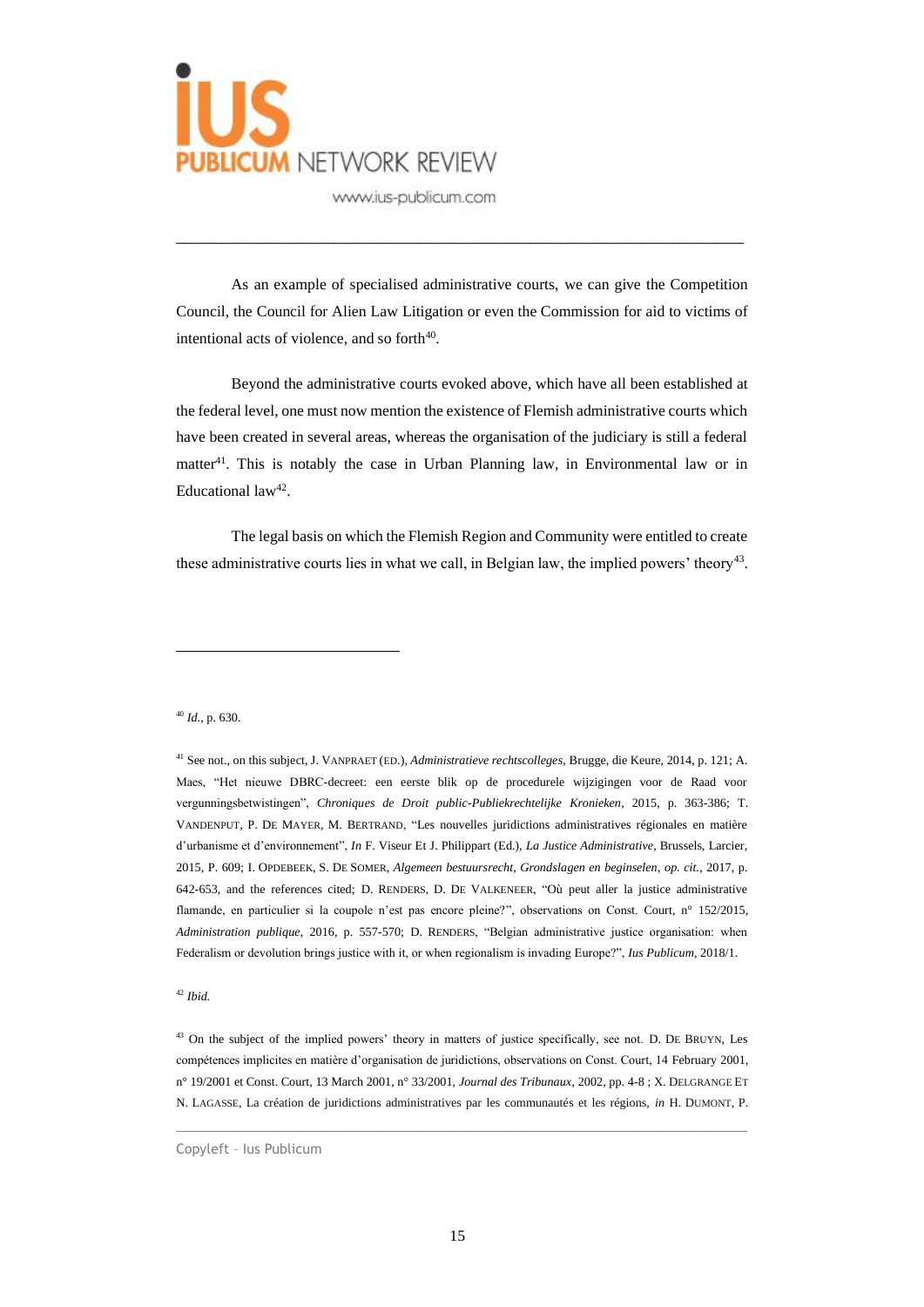

This theory is based on a special legislative provision  $44$  which, as interpreted by the Constitutional Court, entitles a constituent entity of the Belgian Federation to encroach on the competences of other constituent entities of the Federation, under the conditions that this encroachment be necessary to the exercise of one of its own competences; be marginal; and cannot make impossible for the other constituent entities of the Federation to rule the same policy or question in another way<sup>45</sup>.

\_\_\_\_\_\_\_\_\_\_\_\_\_\_\_\_\_\_\_\_\_\_\_\_\_\_\_\_\_\_\_\_\_\_\_\_\_\_\_\_\_\_\_\_\_\_\_\_\_\_\_\_\_\_\_\_\_\_\_\_\_

If it had to be settled in Belgian law as a judicial review, the *Coughlan* case would have led the protagonists to cross swords before the Council of State, in first and last instances. As a matter of fact, it is the Council of State which, in Belgian law, is in charge of ruling on the legality of a closure measure such as that applied to *Mardon House*, unless a specialised court has been established to settle the category of measures which the closure at issue is part of, which is not the case to this day.

Moreover, in the light of all the considerations related to how legitimate expectations are recognized in Belgian law, it is absolutely conceivable that the Council of State, in the frame of its judicial review, could have allowed the argument of *Miss Coughlan* based on the principle of legitimate expectations. Firstly, the promise had been made by the administration. Secondly, *Miss Coughlan* could legitimately believe in this promise. Thirdly, and lastly, the Council of State could, in the circumstances of the case, consider that the alleged motives, financial in nature, without being accompanied by any relocation measure which would offer an equivalent comfort to that of which *Miss Coughlan* enjoyed in *Mardon House*, did not justify that the administration can go back on the promise it had made.

 $\_$  , and the set of the set of the set of the set of the set of the set of the set of the set of the set of the set of the set of the set of the set of the set of the set of the set of the set of the set of the set of th

JADOUL ET S. VAN DROOGHENBOROECK (ed.), *La protection juridictionnelle du citoyen face à l'administration*, Brussels, La Charte, 2007, pp. 487-524; A.-S. BOUVY, "La place des juridictions administratives régionales et communautaires dans la Belgique fédérale", *Revue belge de droit constitutionnel*, 2015, pp. 215-264.

<sup>44</sup> Art. 10 of the Special Act of 8 August 1980 "of institutional reforms", *Moniteur belge*, 15 August 1980.

<sup>45</sup> See, in matters of justice specifically, Const. Court, n° 8/2011, 27 January 2011.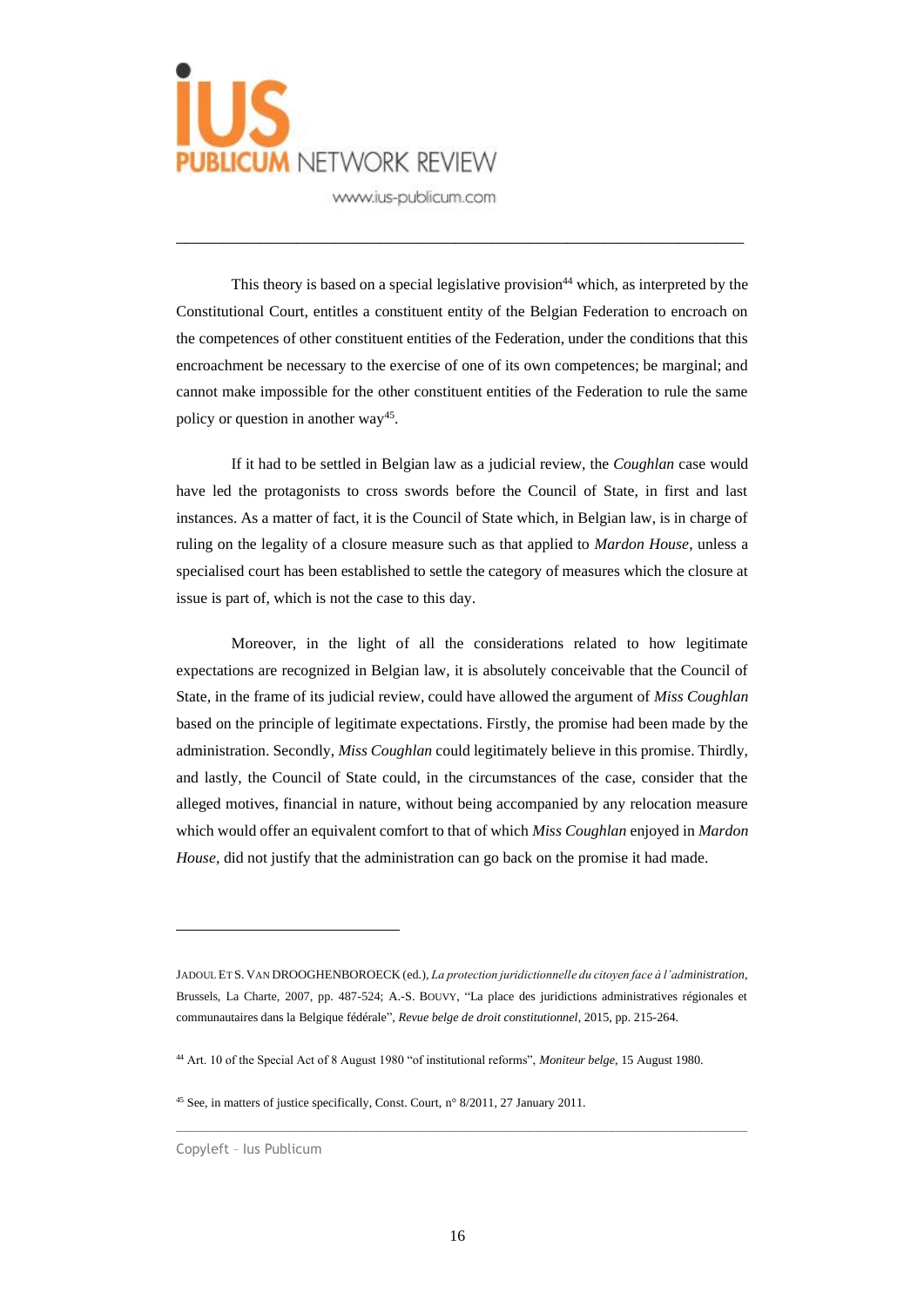

### *3.2 The litigation of exceptional damage*

Apart from judicial review, the Belgian Council of State is in charge of different other jurisdictional competences. One of them is known as "the exceptional damage litigation",46.

\_\_\_\_\_\_\_\_\_\_\_\_\_\_\_\_\_\_\_\_\_\_\_\_\_\_\_\_\_\_\_\_\_\_\_\_\_\_\_\_\_\_\_\_\_\_\_\_\_\_\_\_\_\_\_\_\_\_\_\_\_

<sup>46</sup> On the subject of the exceptional damage litigation, see not. A. MAST, *Le Conseil D'état Et Le Contentieux De L'indemnité*, *In Mélanges Jean Dabin,* Brussels, Bruylant, 1963, p. 777-794; CH. HUBERLANT, E*ssai De Délimitation De La Compétence Du Conseil D'état D'avec Celle Des Cours Et Tribunaux Au Contentieux De L'indemnité*, *In Miscellanea W.-J. Ganshof Van Der Meersch*, T. Iii, Brussels, Bruylant, Paris, L.G.D.J., 1972, p. 509-532; M. LEROY, *Le Contentieux De L'indemnité Avant Et Après La Loi Du 3 Juillet 1971, Recueil De Jurisprudence Du Droit Administratif Et Du Conseil D'état*, 1974, p. 225-262; M. VAN DAMME, *De Aansprakelijkheid Van Wet- En Decreetgever In Het Licht Van Artikel 11 Van De Gecoördineerde Wetten Op De Raad Van Stat*e", *Tijdschrift Voor Bestuurswetenschappen En Publiekrecht*, 1982, p. 296-307; P. LEWALLE, *La Réparation Du Dommage Exceptionnel Par Le Conseil D'état: Mythe Ou Réalité* ?, *Annales De Droit De Liège*, 1980, p. 183-214; M. LEROY, *Indemnité Pour Préjudice Exceptionnel — Évaluation*, *Administration Publique*, 1988, p. 73-76; J. SOHIER, *La Responsabilité De L'état Du Fait Des Vaccinations Obligatoires: De La Responsabilité Pour Faute Dans L'exercice De La Fonction Réglementaire Au Contentieux De L'indemnité Pour Rupture De L'égalité Des Citoyens Devant Les Charges Publiques, Observations On Council Of State (Bel.), Paasch-Jetzen*, N° 41.396, 16 December 1992, *Journal Des Tribunaux*, 1993, p. 334-338; A. VAN OEVELEN, *Het Rediduaire Karakter Van De Bevoegdheid Van De Raad Van State Om Uitspraak Te Doen Over De Eisen Tot Herstelvergoeding Voor Buitengewone Schade*, *Rechtskundige Weekblad*, 1998-1999, p. 1416-1418; R. ANDERSEN, B. LOMBAERT ET S. DEPRÉ, "LES CONTENTIEUX MÉCONNUS", *IN* B. BLERO (Ed.), *Le Conseil D'état De Belgique Cinquante Ans Après Sa Création (1946-1996)*, Brussels, Bruylant, 1999, p. 269-308; J. SOHIER, *Des Vaccinations Obligatoires Et Des Contours De La Compétence 'Résiduaire' Du Conseil D'état Au Contentieux De L'indemnité*, *Revue Critique De Jurisprudence Belge*, 2000, p. 9-19; P. LEWALLE, With The Collaboration Of L. Donnay, *Contentieux Administratif*, 3<sup>rd</sup> Ed., Brussels, Larcier, 2008, p. 499-525; D. RENDERS, TH. BOMBOIS, B. GORS, CH. THIEBAUT, L. VANSNICK, *Droit Administratif*, T. Iii, *Op. Cit.*, p. 381-396; M. LEROY, *Contentieux Administratif*, *Op. Cit*., p. 849-898; J. SALMON,J.JAUMOTTE, E. THIBAUT, *Le Conseil D'état De Belgique*, Vol. 1, *Op. Cit.*, p. 333-386; J. SOHIER, *Manuel Des Procédures Devant Le Conseil D'état*, Waterloo, Kluwer, 2014, p. 147-155; M. QUINTIN, "Contentieux De L'indemnité En Droit Administratif Belge", *Administration Publique*, 2017, p. 157-169 ; I. OPDEBEEK ET S. DE SOMER, *Algemeen Bestuursrecht, Grondslagen En Beginselen*, 2nd Ed., *Op. Cit.*, p. 600-604; D. RENDERS ET B. GORS, *Le Conseil D'état, Op. Cit.*, p. 507-536 ; A. MAST, J. DUJARDIN, M. VAN DAMME AND J. VANDE LANOTTE, *Overzicht Van Het Belgisch Administratief Recht*, *Op. Cit.*, p. 1423-1436.

Copyleft – Ius Publicum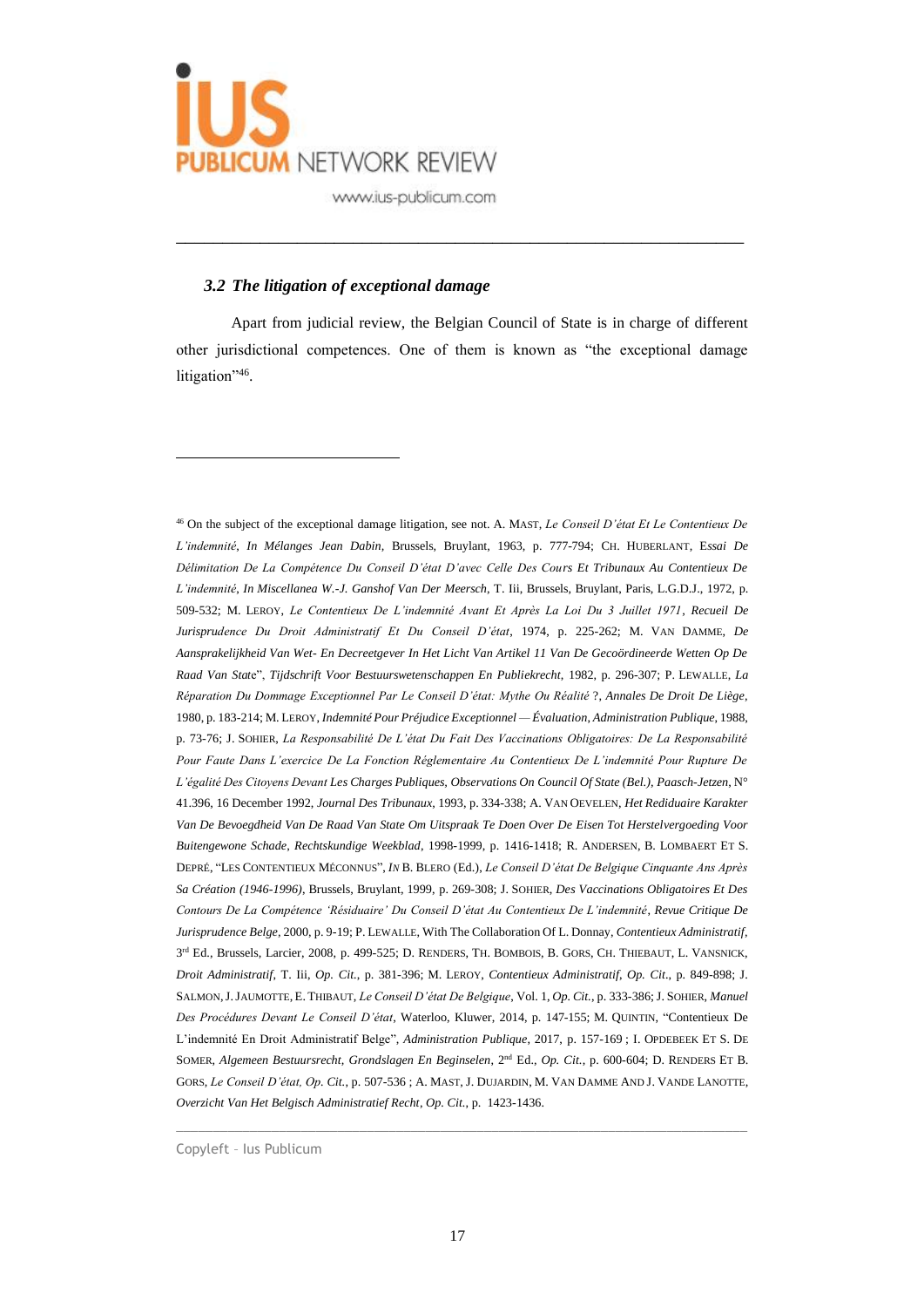

In the situation where the administration has, by its fact, caused an exceptional damage, without committing any fault, the Belgian Council of State can, on the basis of a specific ground of jurisdiction, grant the compensation of this damage $47$ .

\_\_\_\_\_\_\_\_\_\_\_\_\_\_\_\_\_\_\_\_\_\_\_\_\_\_\_\_\_\_\_\_\_\_\_\_\_\_\_\_\_\_\_\_\_\_\_\_\_\_\_\_\_\_\_\_\_\_\_\_\_

A prerequisite is required: the compensation of the damage allegedly suffered must be claimed by the applicant to the administration concerned, prior to regularly solicit the Council of State if the prerequisite has not been entirely successful<sup>48</sup>.

The reason why this ground of jurisdiction does exist — which is the matter of the Council of State only if "another court has not been entitled to settle it" $49$  — lies in the idea that one cannot tolerate that the citizen suffers, without any compensation, heavy sacrifices for the benefit of the society<sup>50</sup>.

In this perspective, the exceptional damage litigation aims to allow the compensation of persons that the legal action of public powers seriously injured in an abnormal way, in defiance of the principle of equality with regard to public burdens<sup>51</sup>.

<sup>47</sup> Art. 11 of the Acts on the Belgian Council of State, coordinated on 12 January 1973, *Moniteur belge*, 21 March 1973.

<sup>&</sup>lt;sup>48</sup> Art. 11, 1<sup>st</sup> par., of the Acts on the Belgian Council of State, *id*.

<sup>49</sup> See not. Council of State (Bel.), *De Vriese*, n° 160.163, 15 June 2006.

<sup>50</sup> See not. J. SOHIER, *Manuel des procédures devant le Conseil d'État*, *op. cit.*, p. 147.

<sup>51</sup> See not. Council of State (Bel.), *De Boeck*, n° 2.658, 9 July 1953.

Copyleft – Ius Publicum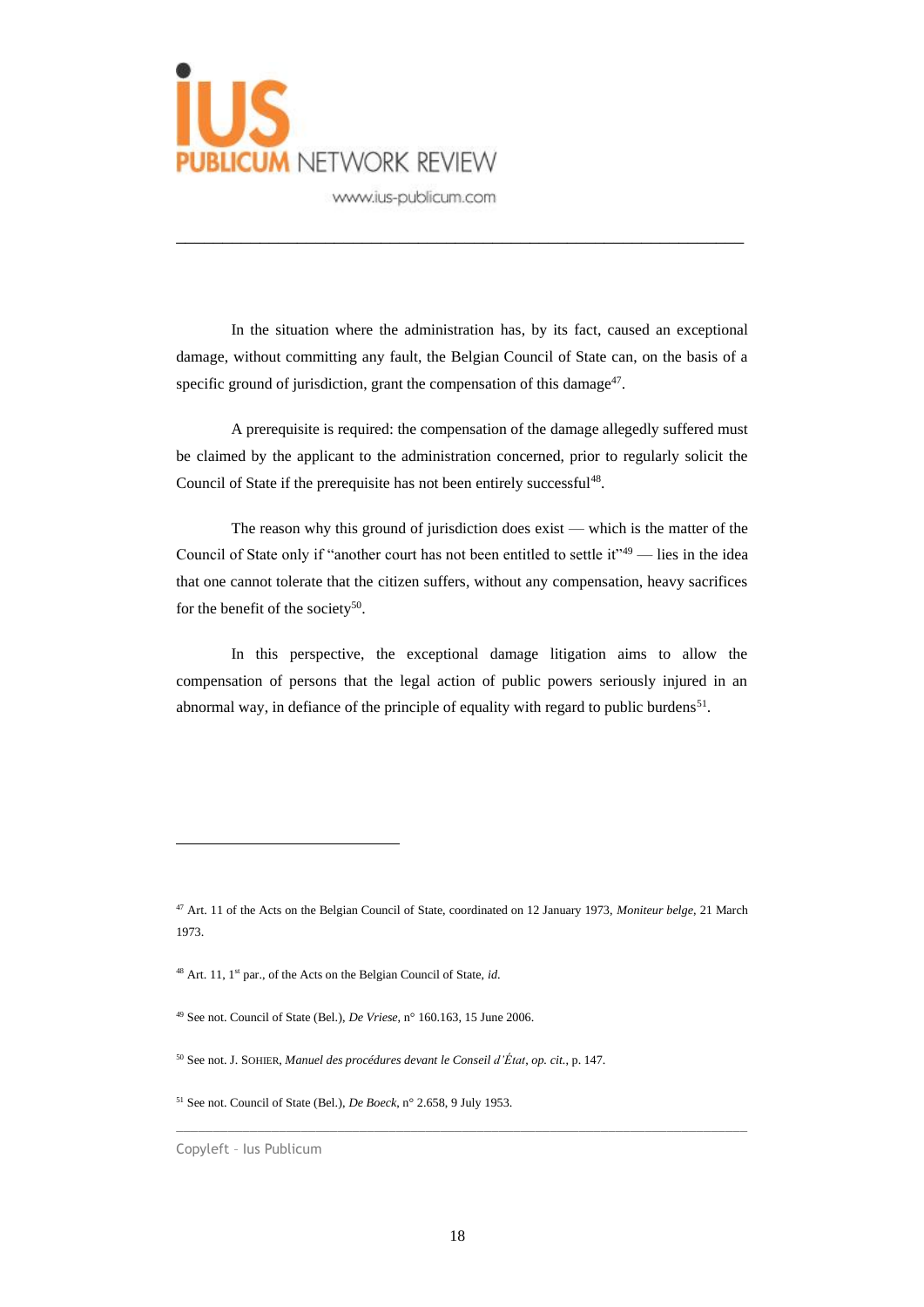

The triggering factor of the exceptional damage must be the act, omission or act of the administration<sup>52</sup>.

\_\_\_\_\_\_\_\_\_\_\_\_\_\_\_\_\_\_\_\_\_\_\_\_\_\_\_\_\_\_\_\_\_\_\_\_\_\_\_\_\_\_\_\_\_\_\_\_\_\_\_\_\_\_\_\_\_\_\_\_\_

As a result, if the triggering factor stems from the legislator<sup>53</sup>, an organ of the judicial power<sup>54</sup> or even a citizen<sup>55</sup>, one cannot conceive a compensation under the legal scheme in question.

Furthermore, the triggering factor must have been directly caused and, if not exclusively, at least principally by the administration<sup>56</sup>. Even if it is partial, the interference in the causal link between the triggering factor and the damage is sufficient to justify the rejection of the request which, to be allowed, imposes that the prejudice is directly and solely imputable to the administration<sup>57</sup>.

<sup>55</sup> See not. Council of State (Bel.), *Meunier,* 24 April 1997, n° 66.067.

 $\_$  , and the set of the set of the set of the set of the set of the set of the set of the set of the set of the set of the set of the set of the set of the set of the set of the set of the set of the set of the set of th

<sup>57</sup> *Ibid.*

<sup>52</sup> See not. M. LEROY, *Contentieux administratif, op. cit.*, p. 878; D. BATSELE AND M. SCARCEZ, *Abrégé de droit administratif*, Brussels, Larcier, 2015, p. 677; M. QUINTIN, *Contentieux de l'indemnité en droit administratif belge*, *op. cit.*, p. 158.

<sup>53</sup> See not. Council of State (Bel.), *De Vriese*, n° 160.163, 15 June 2006; Council of State, *Krack and consorts*, 2 July 2009, n° 195.045.

<sup>54</sup> See not. Council of State (Bel.), *Lambert*, n° 111.028, 4 October 2002; Council of State (Bel.), *Kurtulus*, , 24 June 200, n° 120.8753.

<sup>56</sup> See not. Council of State (Bel.), *Mennicken and consorts*, n° 208.354, 21 October 2010, Council of State (Bel.), *Grégoire*, 24 May 2011, n° 213.439.

Copyleft – Ius Publicum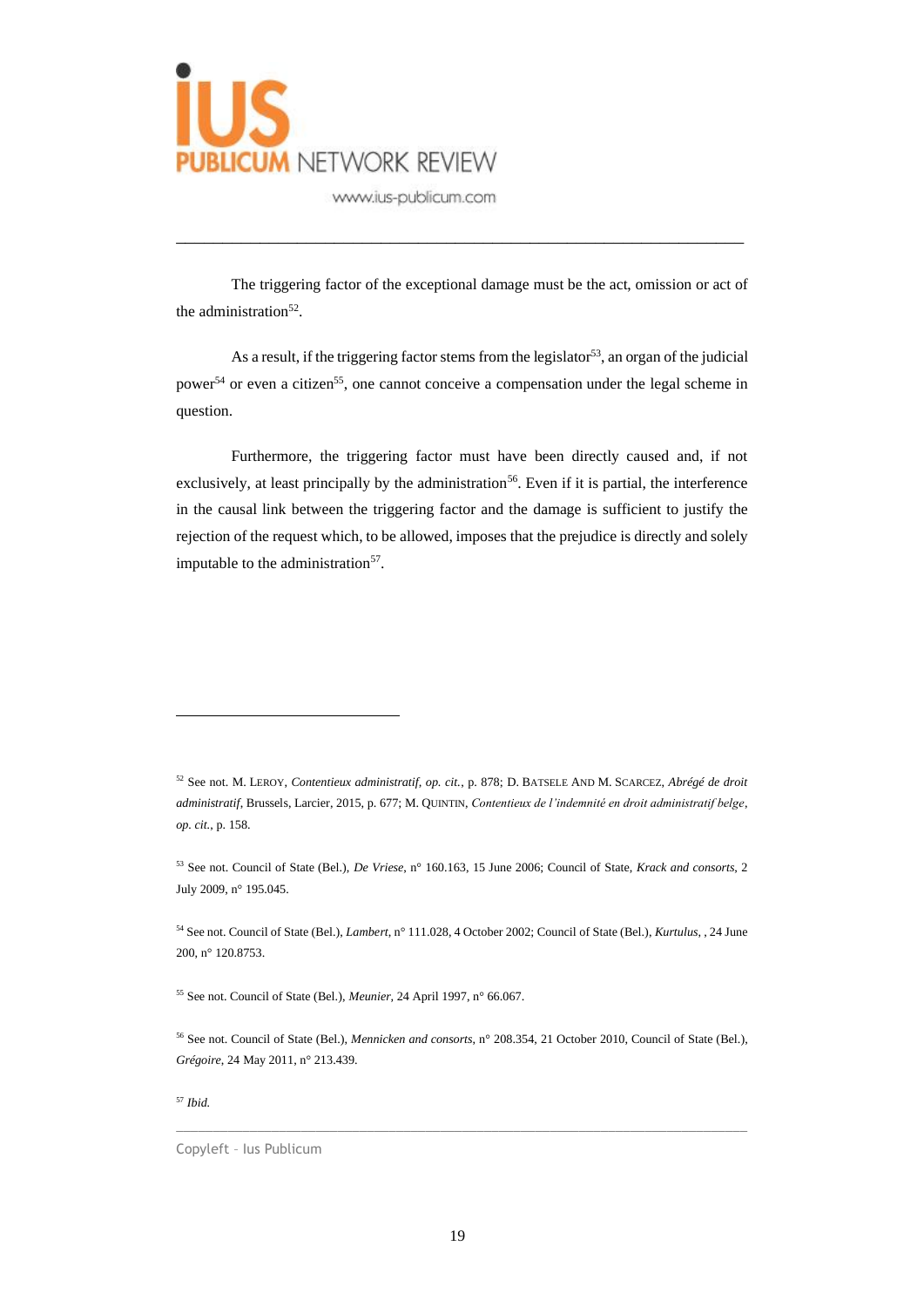

The legislative provision which sets up the exceptional damage provides for that the compensation finds its basis in the equity<sup>58</sup>.

\_\_\_\_\_\_\_\_\_\_\_\_\_\_\_\_\_\_\_\_\_\_\_\_\_\_\_\_\_\_\_\_\_\_\_\_\_\_\_\_\_\_\_\_\_\_\_\_\_\_\_\_\_\_\_\_\_\_\_\_\_

As a consequence, the applicant must invoke an unfair or abnormal treatment, without referring to a rule allegedly violated, which would induce the existence of a fault and, consequently, which would exclude the competence of the Council of State, any condemnation on the grounds of a fault being the exclusive prerogative of the judicial judge in the frame of the extracontractual civil liability litigation<sup>59</sup>.

To succeed before the Council of State, an exceptional damage must be proved $60$ .

The exceptional damage is "the abnormal prejudice, exceptional, exceeding by its nature or its importance the common inconveniences and the sacrifices that social life imposes […]"<sup>61</sup>. The assessment of the "exceptional" character of the prejudice depends, thus, on the circumstances of the case.

 $\_$  , and the set of the set of the set of the set of the set of the set of the set of the set of the set of the set of the set of the set of the set of the set of the set of the set of the set of the set of the set of th

<sup>58</sup> Art. 11, 1st par., of the Acts on the Belgian Council of State, *op. cit.* See not. Council of State (Bel.), *Hanot*, n° 243.671, 12 février 2019.

<sup>59</sup> See. not. Council of State (Bel.), *NV Henvro and consorts*, n° 209.606, 9 December 2010; Council of State (Bel.), *Demoulin*, 8 November 2013, n° 225.411. Cf. *infra*: n° 25-30.

<sup>60</sup> See not. D. RENDERS, TH. BOMBOIS, B. GORS, CH. THIEBAUT, L. VANSNICK, *Droit administratif*, t. III, *op. cit.*, pp. 383-387 and the references cited.

<sup>61</sup> Parliamentary Documents, Sénat, extraordinary session 1939, n° 80, cited by P. LEWALLE, with the collaboration of L. Donnay, *Contentieux administratif, op. cit.*, p. 518.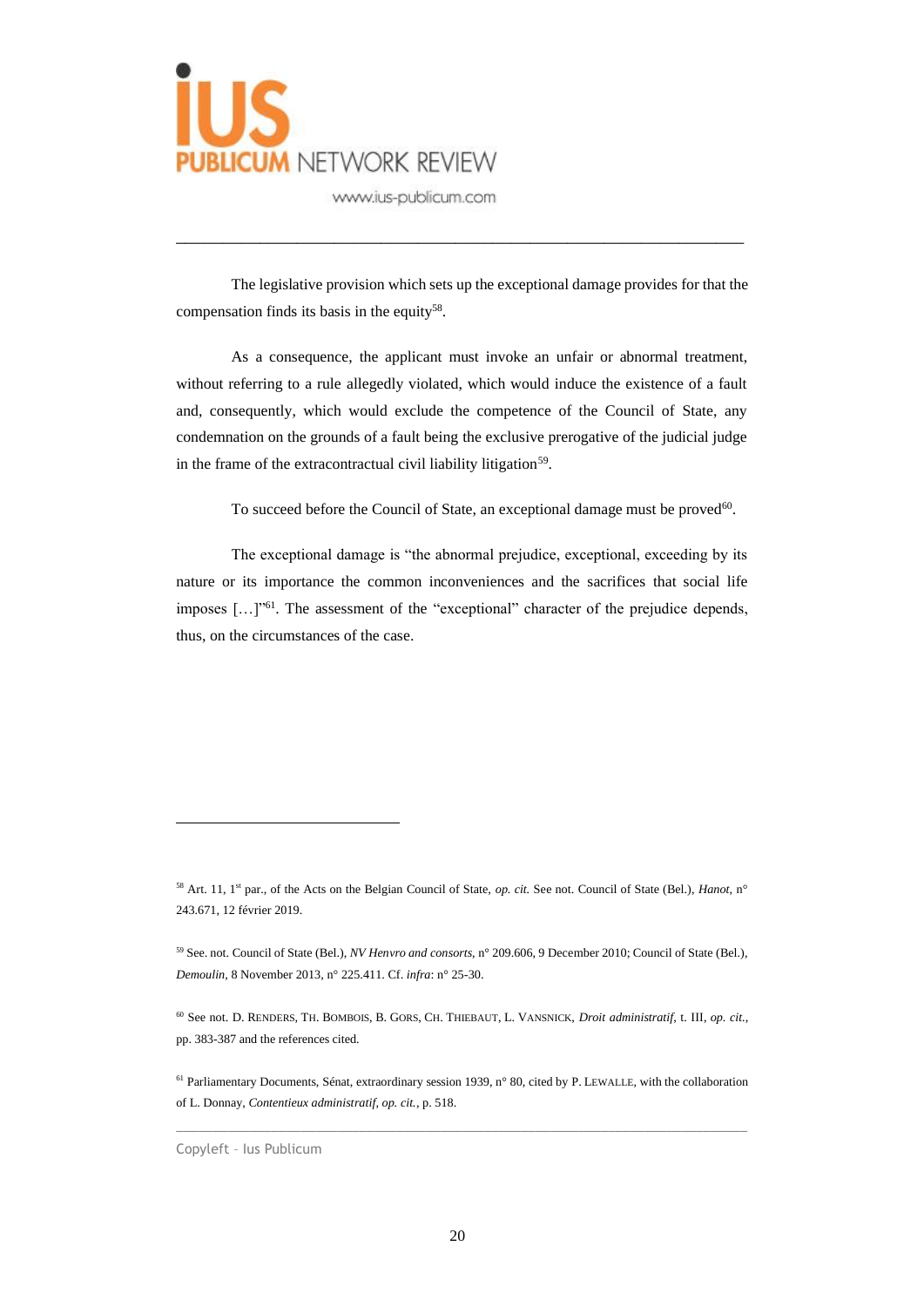

The exceptional damage — which can be both material and moral<sup>62</sup> — must, moreover, be innate, current and certain, so that the hypothetical prejudice and the loss of uncertain benefits are excluded<sup>63</sup>.

\_\_\_\_\_\_\_\_\_\_\_\_\_\_\_\_\_\_\_\_\_\_\_\_\_\_\_\_\_\_\_\_\_\_\_\_\_\_\_\_\_\_\_\_\_\_\_\_\_\_\_\_\_\_\_\_\_\_\_\_\_

Among the damages considered as exceptional by the Council of State, one can notably point out: an early retirement<sup>64</sup>; the abnormal delay for an appointment or a promotion<sup>65</sup>; a compulsory polio vaccination<sup>66</sup>; a broken promise of appointment<sup>67</sup>; the slaughtering of pigs requested by the administration following the triggering of the swine fever<sup>68</sup>; and so forth<sup>69</sup>. Conversely, there is no exceptional damage when the administration terminates a domain concession, this contract being, by nature, precarious and revocable<sup>70</sup>.

 $62$  Art. 11, 1<sup>st</sup> par., of the Acts on the Belgian Council of State, *op. cit.* 

<sup>64</sup> See Council of State (Bel.), *Leynen*, n° 3.385, 13 May 1954.

<sup>65</sup> See Council of State (Bel.), *Bossart*, n° 43.717, 5 July 1993.

<sup>66</sup> See Council of State (Bel.), *Paasch-Jetzen*, n° 41.396, 16 December 1992, *Journal des Tribunaux*, 1993, p. 332 and observations J. Sohier, "La responsabilité de l'État du fait des vaccinations obligatoires : de la responsabilité pour faute dans l'exercice de la fonction réglementaire au contentieux de l'indemnité pour rupture de l'égalité des citoyens devant les charges publiques"; Council of State (Bel.), *Silay ans consorts*, n° 60.362, 21 June 1996.

<sup>67</sup> See Council of State (Bel.), *Gilman*, n° 943, 16 June 1951.

<sup>68</sup> See Council of State (Bel.), *NV Henvro and consorts*, n° 215.736, 13 October 2011.

<sup>69</sup> See, on this subject, D. RENDERS, TH. BOMBOIS, B. GORS, CH. THIEBAUT, L. VANSNICK, *Droit Administratif*, T. Iii, *Op. Cit.*, Pp. 383-387 And The References Cited. See Also A. MAST, J. DUJARDIN, M. VAN DAMME AND J. VANDE LANOTTE, *Overzicht Van Het Belgisch Administratief Recht*, *Op. Cit.*, Pp. 1428-1430.

 $\_$  , and the set of the set of the set of the set of the set of the set of the set of the set of the set of the set of the set of the set of the set of the set of the set of the set of the set of the set of the set of th

<sup>63</sup> Council of State (Bel.), *Delatte*, n° 177.496, 30 November 2007; Council of State (Bel.), *Krack and consorts*, n° 195.045, 2 July 2009; Council of State (Bel.), *Mennicken and consorts*, n° 208.354, 21 October 2010.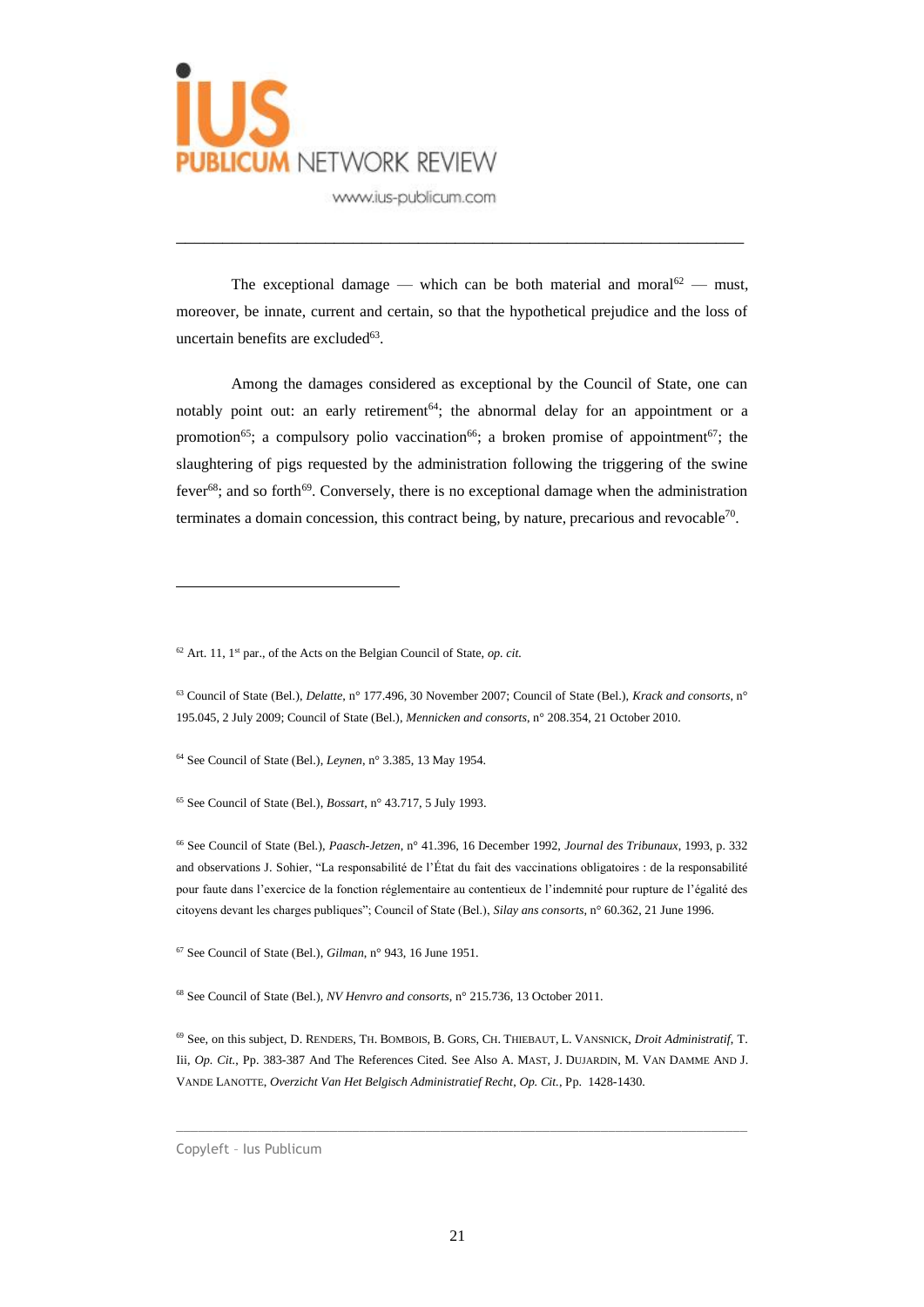

Having to treat a request which would fulfil all the prerequisites, the Council of State orders the compensation of the prejudice suffered, not by ordering positive or negative injunctions, but by condemning the administration to pay "compensatory damages"<sup>71</sup>.

\_\_\_\_\_\_\_\_\_\_\_\_\_\_\_\_\_\_\_\_\_\_\_\_\_\_\_\_\_\_\_\_\_\_\_\_\_\_\_\_\_\_\_\_\_\_\_\_\_\_\_\_\_\_\_\_\_\_\_\_\_

The Council of State, which rules by a judgement, must, when it makes its decision, take "into account every circumstances of public and private interest"<sup>72</sup>.

In these conditions, the Council of State has a large margin of appreciation to measure the prejudice<sup>73</sup>. In order to quantify the latter, the Council may resort to an expert<sup>74</sup>. It also can allocate only a partial reparation of the prejudice — where appropriate, the part of it which coincide with what exceeds the normal burden imposed by social life  $-$ <sup>75</sup>. However, it cannot order the compensation of the prejudice up to an amount superior to the amount asked for to the administration, before lodging an appeal to the Council of State<sup>76</sup>.

 $\_$  , and the set of the set of the set of the set of the set of the set of the set of the set of the set of the set of the set of the set of the set of the set of the set of the set of the set of the set of the set of th

<sup>76</sup> Council of State (Bel.), *Silay and consorts*, 7 July 2004, n° 133.634.

<sup>70</sup> See Council of State (Bel.), *Mennicken and consorts*, 21 October 2010, n° 208.354.

<sup>&</sup>lt;sup>71</sup> Art. 11, 1<sup>st</sup> par., of the Acts on the Belgian Council of State, *op. cit.* The provision uses the terms of "demande d'indemnité", which gives rise to compensatory damages and only that (see J. SALMON,J.JAUMOTTE ET E. THIBAUT, *Le Conseil d'État de Belgique*, vol. 1, *op. cit.*, p. 384. See, for example, Council of State (Bel.), *Jaumotte*, n° 17.138, 15 July 1975. In this case, the applicant gained an amount of 300.000 Belgian Francs.

<sup>&</sup>lt;sup>72</sup> Art. 11, 1<sup>st</sup> par., of the Acts on the Belgian Council of State, *op. cit.* See, for example, Council of State (Bel.), *Silay and consorts*, n° 133.634, 7 July 2004.

<sup>73</sup> See not. D. BATSELÉ, M. SCARCEZ, *Abrégé de droit administrative, op. cit.*, p. 678.

<sup>74</sup> See not. Council of State (Bel.), *Silay and Yarali*, 21 June 1996, n. 60.362; Council of State (Bel.), *Deblaere*, 9 May 2008, n° 182.842.

<sup>75</sup> See not. J.-CL. GEUS AND CH. LAMBOTTE, "Le Conseil d'État", *in Répertoire notarial*, t. XV, Livre VII, Brussels, Larcier, 1985, p. 43.

Copyleft – Ius Publicum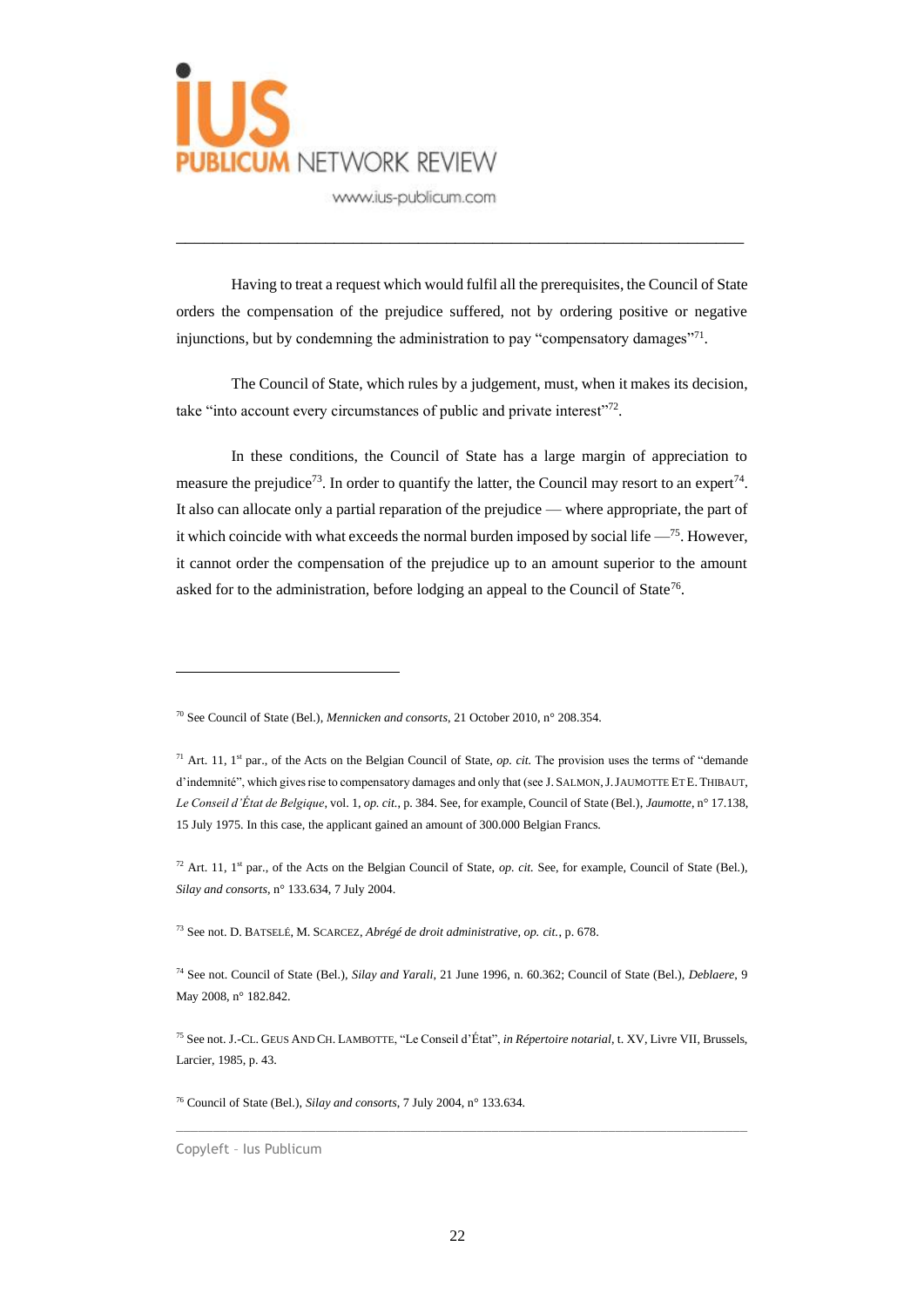

In the *Coughlan* case, it seems to be undeniable that the triggering factor was the fact of the administration, without interference from the part of *Miss Coughlan* or from anyone other.

\_\_\_\_\_\_\_\_\_\_\_\_\_\_\_\_\_\_\_\_\_\_\_\_\_\_\_\_\_\_\_\_\_\_\_\_\_\_\_\_\_\_\_\_\_\_\_\_\_\_\_\_\_\_\_\_\_\_\_\_\_

The situation seems to be very special and could have given rise, in this context, to an exceptional damage, in comparison with other situations which have been above mentioned.

In the frame of the exceptional damage litigation, the compensation could not have been other than a financial indemnity. As a result, *Miss Coughlan* could not have been repatriated to *Mardon House*. Furthermore, this indemnity could, where appropriate, be limited to the part of the damage which would exceed the normal burden imposed by social life.

## **4. THE MISS COUGHLAN'S EXPECTATIONS AND THE BELGIAN JUDICIAL JUDGE**

It must be pointed out that, in Belgian law, it is also possible to ask the judicial judge for controlling the unilateral action of the administration, or its omission.

It is, then, for soliciting the protection of a subjective right  $-$  in other words a prerogative — that the administration, through the act that it took — or the omission that it made —, threatens, frustrates or flouts.

In order to do so, the act's addressee may notably invoke the illegality of the unilateral administrative act or omission which violates the right which he claims protection of. On the basis of the illegality of the act, the applicant seeks most often to prove that an extracontractual civil fault has been committed (A). Even if it is very seldom, he can also try to obtain the forced execution of the unilateral commitment of the administration (B).

#### Copyleft – Ius Publicum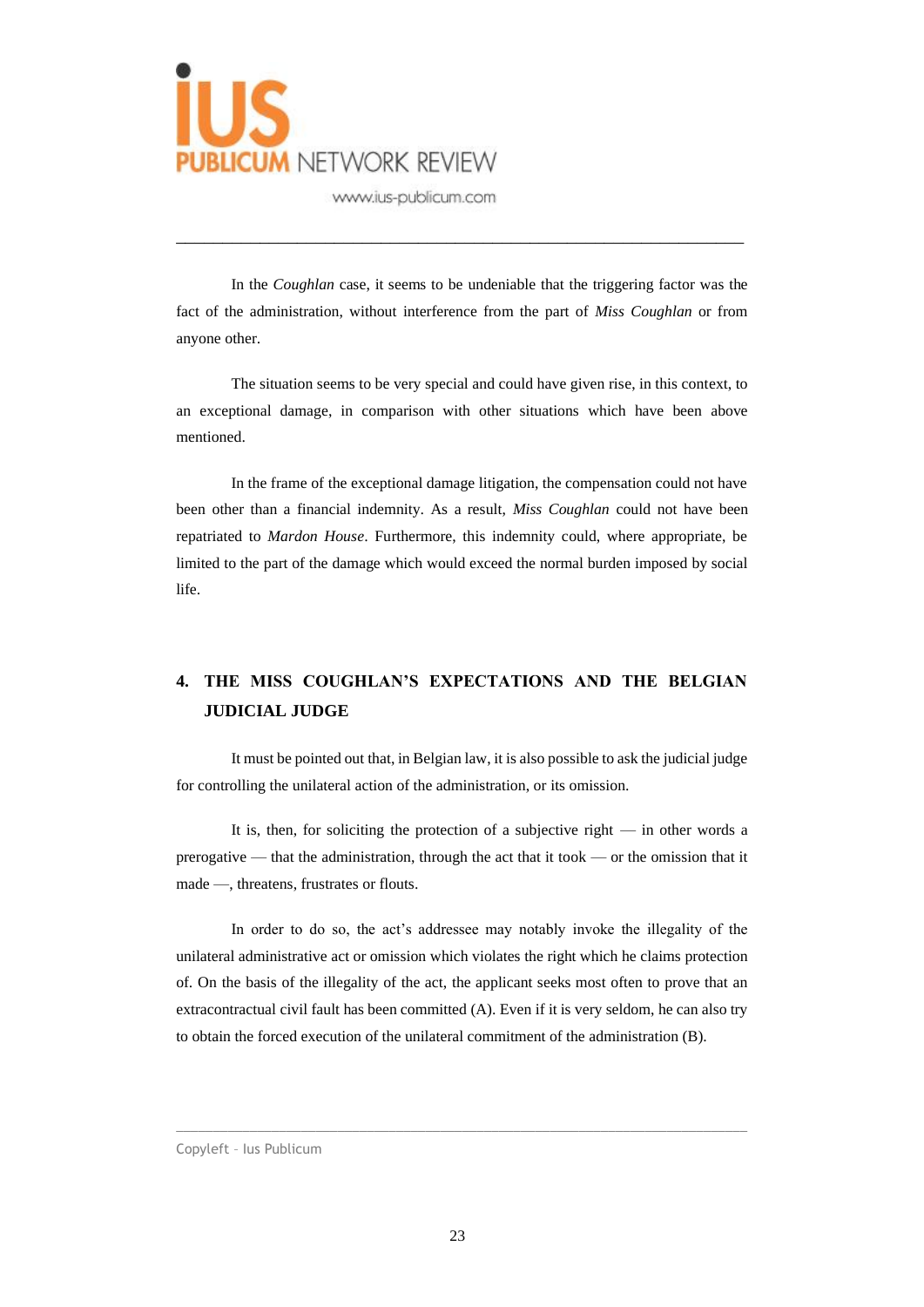

### *4.1 The extracontractual civil liability*

For a long time, Belgian law has had a narrow conception of the separation of powers. On behalf of this conception, the Belgian judge having in charge the extracontractual civil liability litigation — the judicial judge — had created a distinction between the administration as a private person and the administration as a public power $^{77}$ .

\_\_\_\_\_\_\_\_\_\_\_\_\_\_\_\_\_\_\_\_\_\_\_\_\_\_\_\_\_\_\_\_\_\_\_\_\_\_\_\_\_\_\_\_\_\_\_\_\_\_\_\_\_\_\_\_\_\_\_\_\_

By a judgement *La Flandria* issued on 5 November 1920, the Court of cassation has however admitted that the liability of the public power could be questioned for having damaged a civil right and that this liability was ruled by articles 1382 and following of the Civil Code<sup>78</sup>.

In order to challenge the extracontractual civil liability of the administration, the applicant has to prove that the administration has committed a fault, namely either has failed to comply with its obligation of respecting all rules and principles hierarchically superior which are binding – and which, if they are international or European, must have a direct effect –, or has failed to comply with the "general duty of care" which imposes upon all, pursuant to articles 1382 and 1383 of the Civil Code<sup>79</sup>.

If the action or the omission of the administration is inconsistent with one of its obligations, an illegality has been committed which, according to the jurisprudence of the

<sup>77</sup> See not. C. CAMBIER, *Droit administratif*, Brussels, Larcier, 1968, p. 561 and follow., spec. p. 562 and the references cited.

<sup>78</sup> Cassation (Bel.), 5 November 1920, *Pasicrisie*, 1920, I, p. 193, concl. First Advocate-General P. Leclercq. See, on this subject, P. VAN OMMESLAGHE, La responsabilité des pouvoirs publics pour la fonction juridictionnelle et la fonction législative, *in* P. Van Ommeslaghe (ed.), *Actualités en droit de la responsabilité*, Collection "UB3", Brussels, Bruylant, 2010, p. 110-112.

 $\_$  , and the set of the set of the set of the set of the set of the set of the set of the set of the set of the set of the set of the set of the set of the set of the set of the set of the set of the set of the set of th <sup>79</sup> See not. D. RENDERS, *Droit administratif général*, Brussels, Bruylant, 2019, pp. 621-622, and the references cited.

Copyleft – Ius Publicum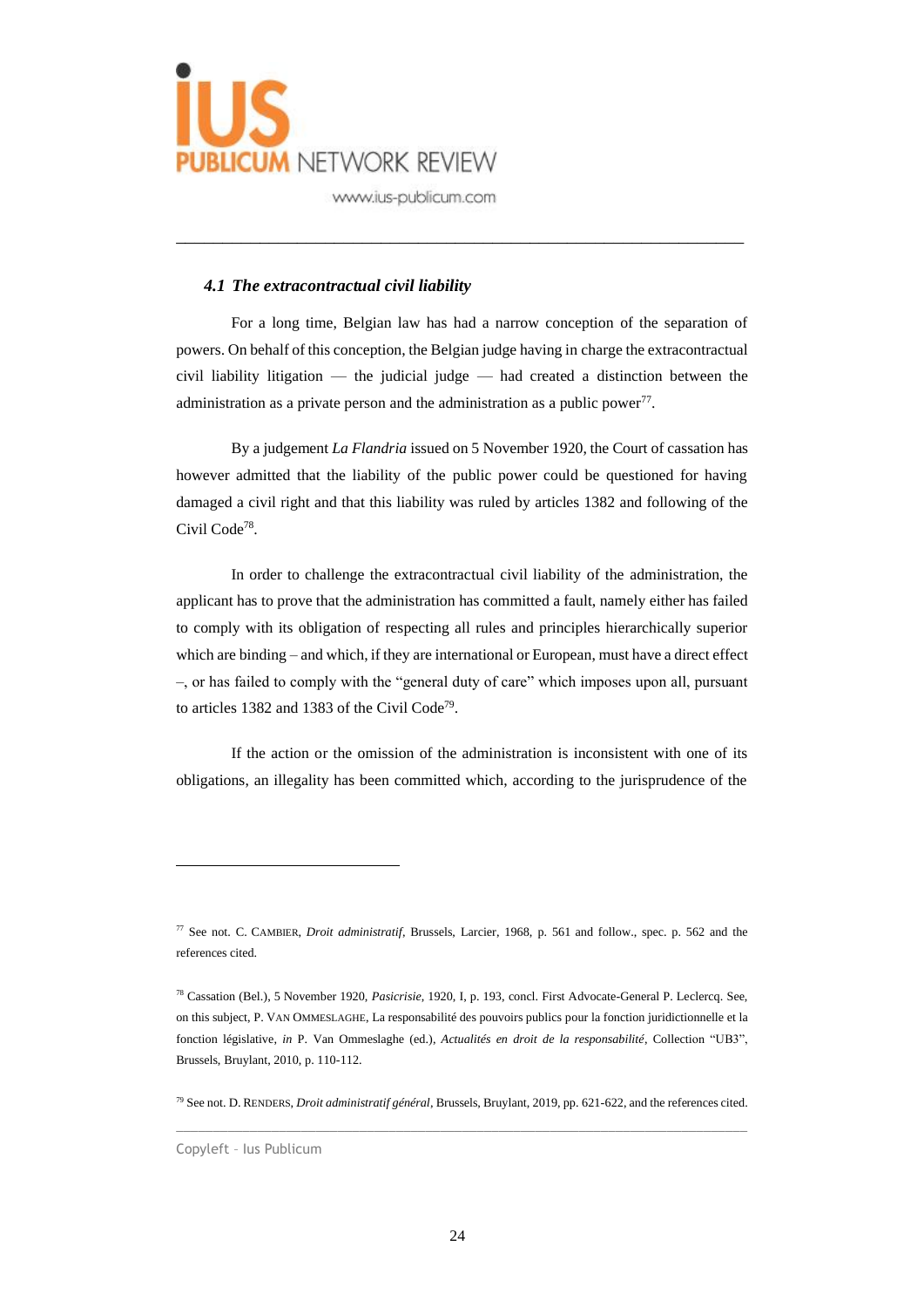

Court of cassation, amounts to a fault in the civil sense of the term — subject to certain reservations —  $80$ .

\_\_\_\_\_\_\_\_\_\_\_\_\_\_\_\_\_\_\_\_\_\_\_\_\_\_\_\_\_\_\_\_\_\_\_\_\_\_\_\_\_\_\_\_\_\_\_\_\_\_\_\_\_\_\_\_\_\_\_\_\_

If the civil fault has been proven and that this fault has caused a damage, the person who has committed the fault is liable to compensate the damage so caused.

In principle, any type of damage generated by any type of extracontractual civil fault can be compensated.

The way to compensate differ. It can be either by a positive or a negative injunction addressed to the administration in order to fulfil its "primary" or "very" obligation ("réparation en nature"), or by an order to pay "compensatory damages" — in other words an amount of money estimated by the judge as equivalent to all the prejudices suffered due to the unfulfillment of the "primary" or the "very" obligation ("réparation par équivalent").

If the applicant claims for a positive or negative injunction aimed at fulfilling the "primary" — or the "very" — obligation, the judge can order this injunction if this injunction is compatible with the factual situation and if this injunction has not been banned by the

<sup>80</sup> See not. D. DE ROY, D. RENDERS, "*La responsabilité extracontractuelle du fait d'administrer, vue d'ensemble*", *in* D. Renders (ed.), *La responsabilité des pouvoirs publics*, *Actes des XXIIe Journées d'études juridiques Jean Dabin*, Brussels, Bruylant, 2016, p. 31-92, and the references cited.

Copyleft – Ius Publicum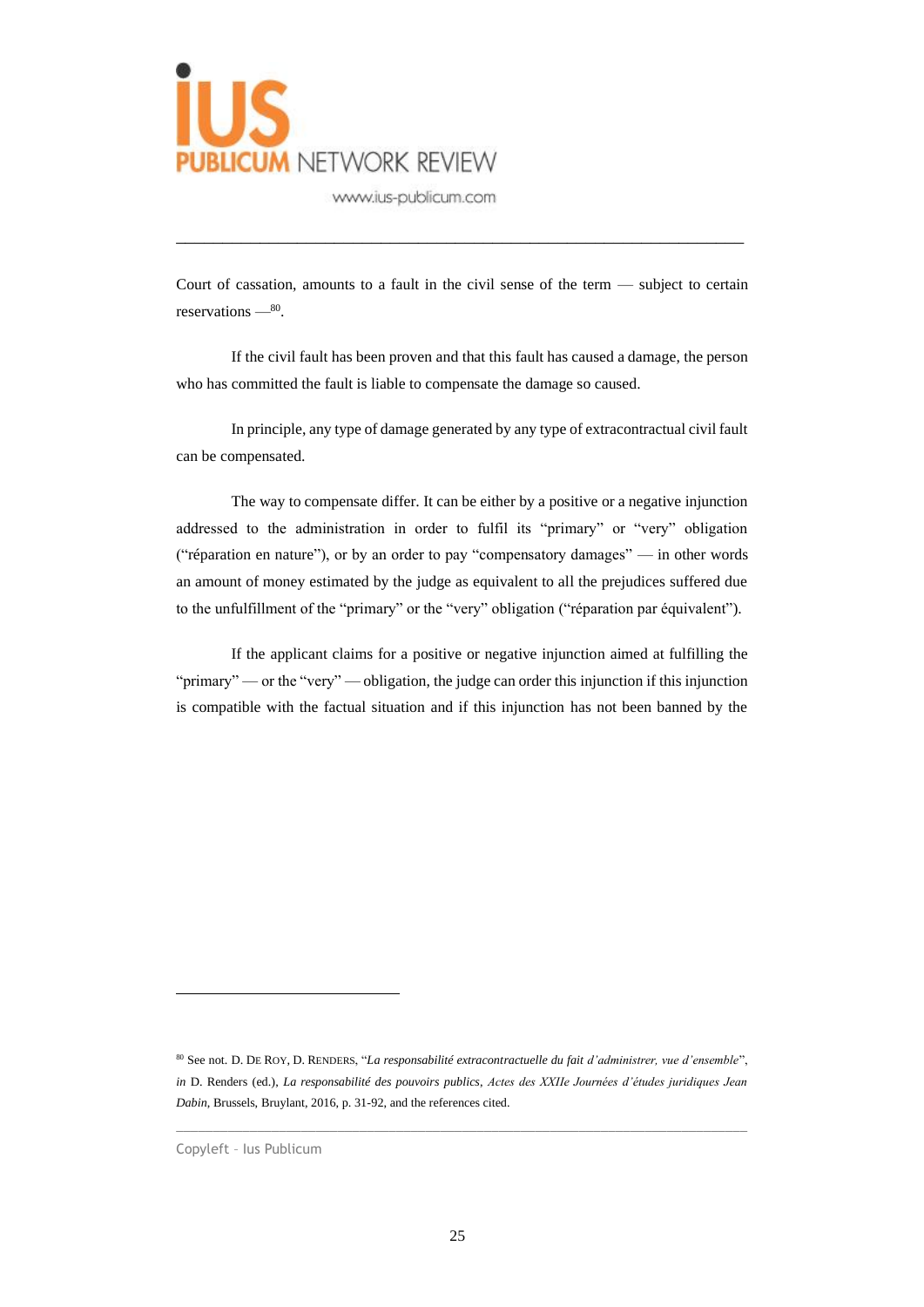

law<sup>81</sup>. If the applicant claims "compensatory damages", the judge can allocate them in any circumstances, whether an injunction is factually and legally workable — or not  $-$ <sup>82</sup>.

\_\_\_\_\_\_\_\_\_\_\_\_\_\_\_\_\_\_\_\_\_\_\_\_\_\_\_\_\_\_\_\_\_\_\_\_\_\_\_\_\_\_\_\_\_\_\_\_\_\_\_\_\_\_\_\_\_\_\_\_\_

It is worth specifying that, if a positive or a negative injunction is claimed under the conditions above mentioned, it is usually believed that the judge does not breach the principle of separation of powers as far as the injunction that the judge orders to the administration does not infringe the margin of appreciation that the administration has in the frame of its discretionary competence<sup>83</sup>.

As an example, the judge may order the administration to rule on an authorisation request, by no longer committing the illegality previously committed. As a matter of right and of fact, the obligation made to the administration to rule one direction or the other does not depend on the injunction of the judge, but on the circumstance that the administration is legally bound to exercise its competence — to put it simply, the administration has the legal obligation of ruling on an authorisation request: it does not have any choice —. As for the injunction which consists in being banned from recommitting the illegality sanctioned in the judgement, it does not infringe the principle of separation of powers, since the discretionary

<sup>81</sup> See not. See not. D. RENDERS, "Dans quelle mesure le principe de la séparation des pouvoirs fait-il interdiction au juge de condamner l'administration à réparer en nature le dommage cause par sa faute extracontractuelle?", obs. on Cass., 4 September 2014, *Revue Générale de Droit Civil*, 2015, pp. 571-579, and the references cited. See also M. JOASSART, "Le juge civil et la séparation des pouvoirs", commentaire des arrêts de la Cour d'appel de Bruxelles du 21 février 2014 et du 12 septembre 2014, *Administration publique*, 2016, pp. 435-447; A. LEBRUN, "Jusqu'où le juge peut-il forcer l'Exécutif à agir? — Petit rappel", observations on J.P. Herstal, 20 December 2013, *Jurisprudence Liège, Mons et Bruxelles*, 2016, p. 1682.

<sup>82</sup> See not. D. RENDERS, *Droit administratif général*, *op. cit.*, p. 629.

<sup>83</sup> See not. D. RENDERS, "Dans quelle mesure le principe de la séparation des pouvoirs fait-il interdiction au juge de condamner l'administration à réparer en nature le dommage causé par sa faute extracontractuelle?", observations on Cass., 4 September 2014, *op. cit.*, p. 578, and the references cited. See, for a recent illustration, Cass., 12 March 2020, C.18.0383.N.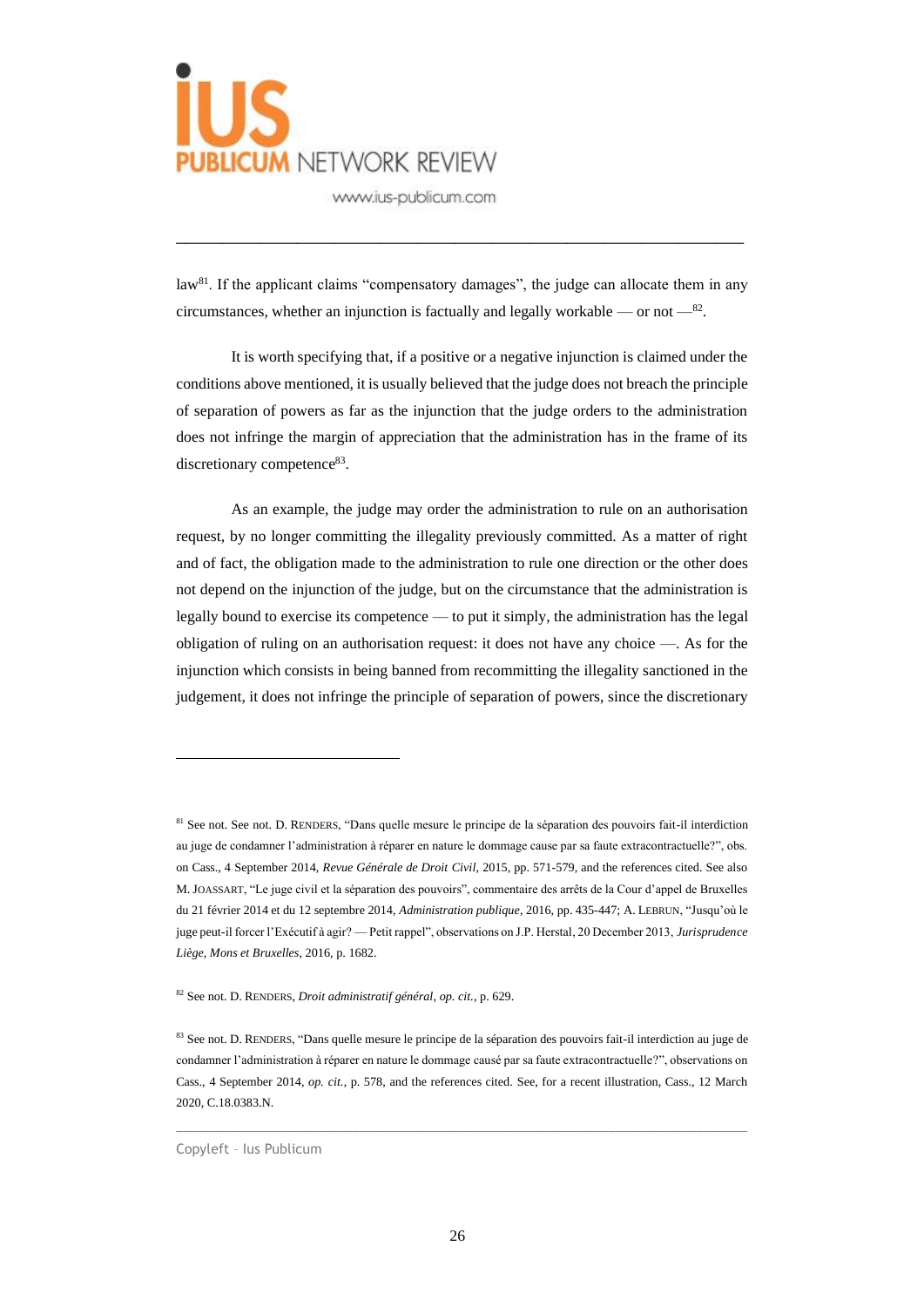

competence is entirely preserved, this competence having to be exercised in line with the law.

\_\_\_\_\_\_\_\_\_\_\_\_\_\_\_\_\_\_\_\_\_\_\_\_\_\_\_\_\_\_\_\_\_\_\_\_\_\_\_\_\_\_\_\_\_\_\_\_\_\_\_\_\_\_\_\_\_\_\_\_\_

In case of binding competence — in other words, if the administration is required to adopt the decisional content that the law prescribes —, the injunction made to the administration is, by nature, respectful of the principle of separation of powers. The reason of this lies in the fact that the administration does not have any margin of appreciation and, so, could not, by hypothesis, encroach upon this  $84$ .

As an example, if the law establishes that in the event that three conditions are met, a subvention must be granted to the applicant, the administration has no choice but to grant the subvention if these three conditions are met. If the administration did not do so, then that a judge observes that the conditions were met, though, and that the administration had a binding competence, the judge does not breach the separation of powers principle by ordering to the administration to allocate the subvention. As a matter of fact, the judge limits himself to observe that the administration was required to do so.

In the *Coughlan* case, it might be argued that the administration has violated the general principle of legitimate expectations — first form of civil fault — and/or the general duty of care which imposes upon all, on the basis of articles 1382 and 1383 of the Civil Code, since the administration would not have behaved as any administration normally careful and diligent placed in the same situation — second form of civil fault —.

In either case, the judicial judge could condemn the administration to compensate the damage suffered by *Miss Coughlan*. Could he condemn the administration to pay compensatory damages? The answer is undoubtedly affirmative, the judge having the possibility to do so in any circumstances. Could he condemn the administration to observe an injunction? The answer is not necessarily affirmative. In presence of a discretionary

<sup>84</sup> *Ibid.*

Copyleft – Ius Publicum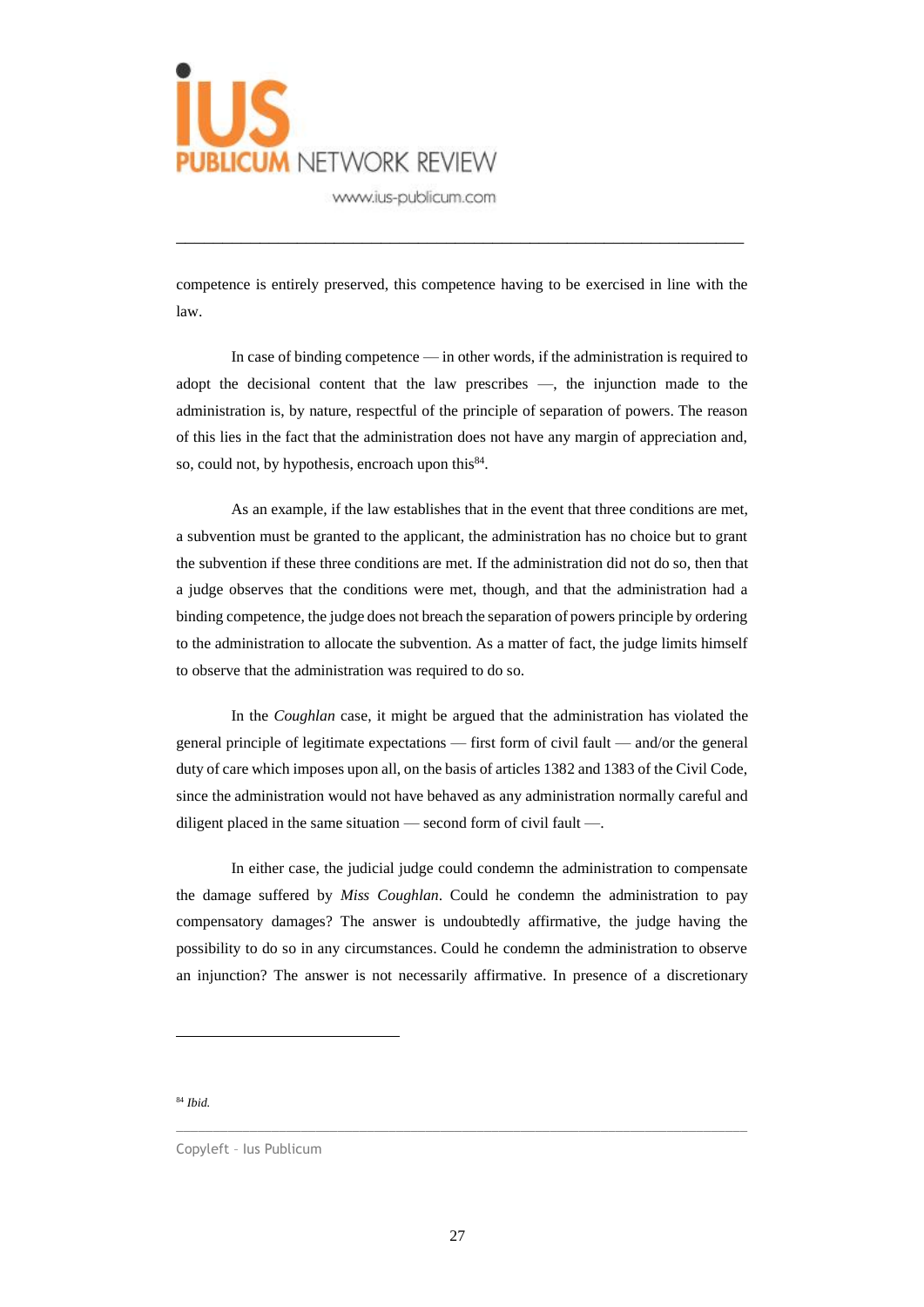

competence, the judge could only order the administration to act in compliance with legitimate expectations or in compliance with the general duty of care which — regarding the circumstances of the case and the grounds indissolubly linked to the judgement's conclusions — would probably give rise to one of the following measures: either repatriating *Miss Coughlan* to *Mardon House* if there were no other serious motives or objective and reasonable justifications than the insignificant financial gain achieved by the public health administration; or relocating *Miss Coughlan* in premises presenting a standard of comfort equivalent to *Mardon House*, if serious motives or objective and reasonable justifications could be duly argued.

\_\_\_\_\_\_\_\_\_\_\_\_\_\_\_\_\_\_\_\_\_\_\_\_\_\_\_\_\_\_\_\_\_\_\_\_\_\_\_\_\_\_\_\_\_\_\_\_\_\_\_\_\_\_\_\_\_\_\_\_\_

#### *4.2 The unilateral commitment of the administration*

One case has been recorded in which, in Belgian Public Law, the unilateral commitment of the administration has been considered, by the judicial judge, as source of obligation for the administration and for the benefit of the citizen. The case in question has a drug name: Softenon<sup>85</sup>.

In Belgium as in other countries in the world — sometimes under another name –, the drug in question caused severe deformities to children conceived between 1958 and 1963 by mothers having resorted to this drug as sleeping pill and/or cure nausea, while being pregnant.

<sup>&</sup>lt;sup>85</sup> Brussels (ch. 18<sup>th</sup>), 22 February 2018, *Administration publique*, 2019/4, p. 418-434. On this judgement, see not. E. DE SAINT MOULIN, "L'engagement unilateral de volonté à la rescousse des victimes du Softenon. Commentaire de l'arrêt de la Cour d'appel de Bruxelles du 22 février 2018", *Administration publique*, 2019/4, pp. 434-453; A. CATALDO, F. GEORGE, "L'engagement par déclaration unilatérale de volonté dans le chef des pouvoirs publics à la lumière de l'arrêt Softenon", *in* D. RENDERS (dir.), *Actualités du contentieux administratif*, CUP, vol. 197, Limal, Anthemis, 2020, p. 153-212.

Copyleft – Ius Publicum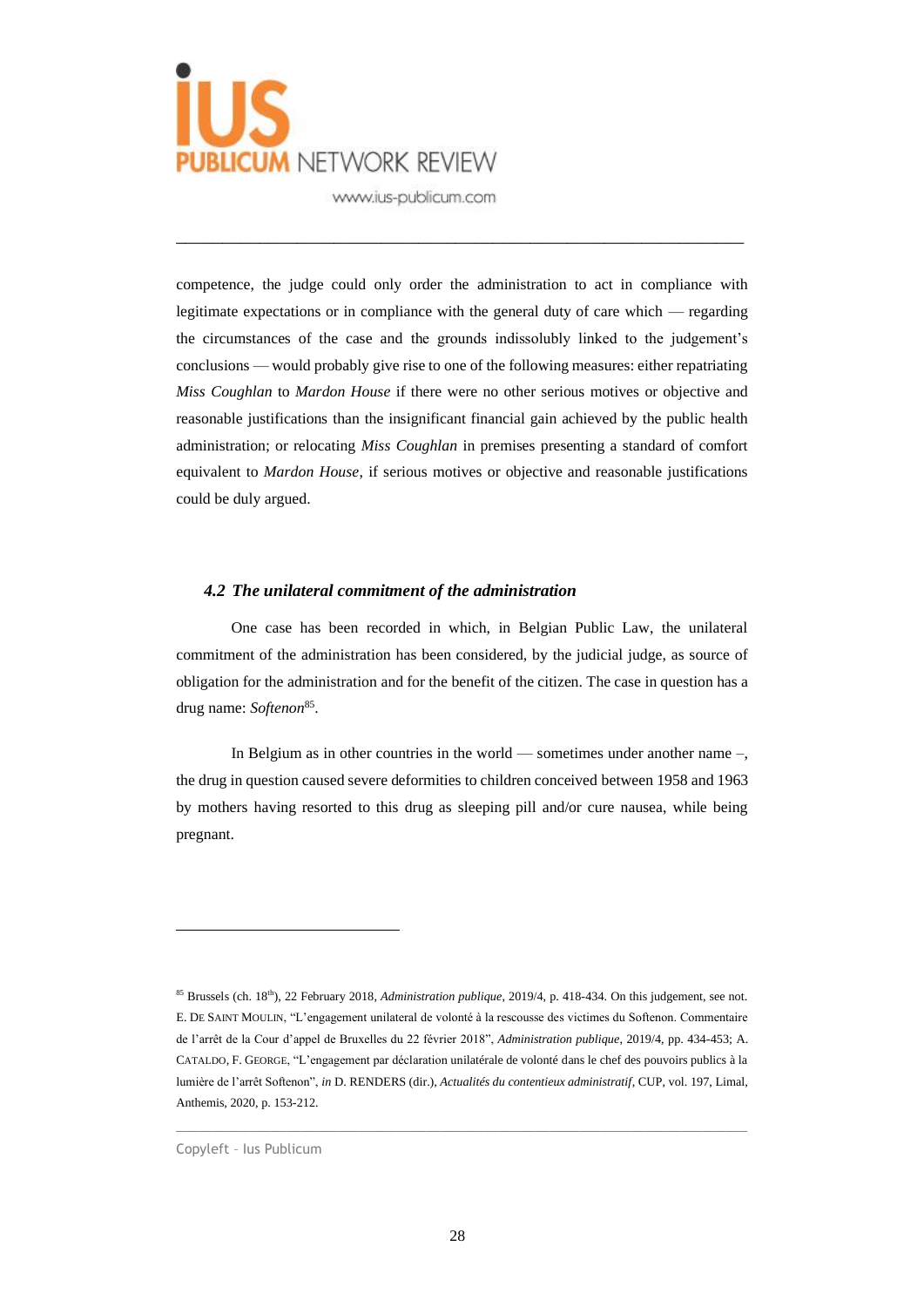

On 21 April 2010, the Federal Minister for Public Health at the time wrote to various Belgian victims of the drug as follows:

\_\_\_\_\_\_\_\_\_\_\_\_\_\_\_\_\_\_\_\_\_\_\_\_\_\_\_\_\_\_\_\_\_\_\_\_\_\_\_\_\_\_\_\_\_\_\_\_\_\_\_\_\_\_\_\_\_\_\_\_\_

"*I am pleased to let you know that, on my initiative, the Council of Ministers has decided, as an outcome of the negotiations intervened in the frame of the recent budgetary control relating to the thalidomide victims: a one-off amount of 5.000.000 EUR is foreseen for the benefit of the thalidomide victims, amount which will be taken in charge on the budget of the administrative costs of the National Sickness and Invalidity Insurance Institution [in abbreviated form: INAMI] and compensated within the global budgetary objective of health care.*

*This amount will be allocated to a Private Interest Foundation of which the corporate object will be the grant of a lump-sum to each victim born in Belgium between 1st January 1958 and 1st April 1963 who will prove that he or she suffers from birth defects linked to the intake, by their mothers during the pregnancy, of one of the medicines distributed by* R. COLES *firm, containing thalidomide.*

*This is the mandate which has been assigned to me by the Government, and I of course intend to fulfil it, first and foremost by creating very soon the legislative basis requested to allow the payment by the INAMI of the amount of 5.000.000 EUR to the Foundation to create. This decision was unhoped in view of the current budgetary context which is particularly difficult, and I am pleased to have obtained it in these circumstances*" 86 .

By a judgment of 22 February 2018, the Brussels Court of Appeal holds that, according to what appellants argue […], "it is without a doubt a unilateral commitment,

<sup>86</sup> *Id.*, free translation from French, point 15.

Copyleft – Ius Publicum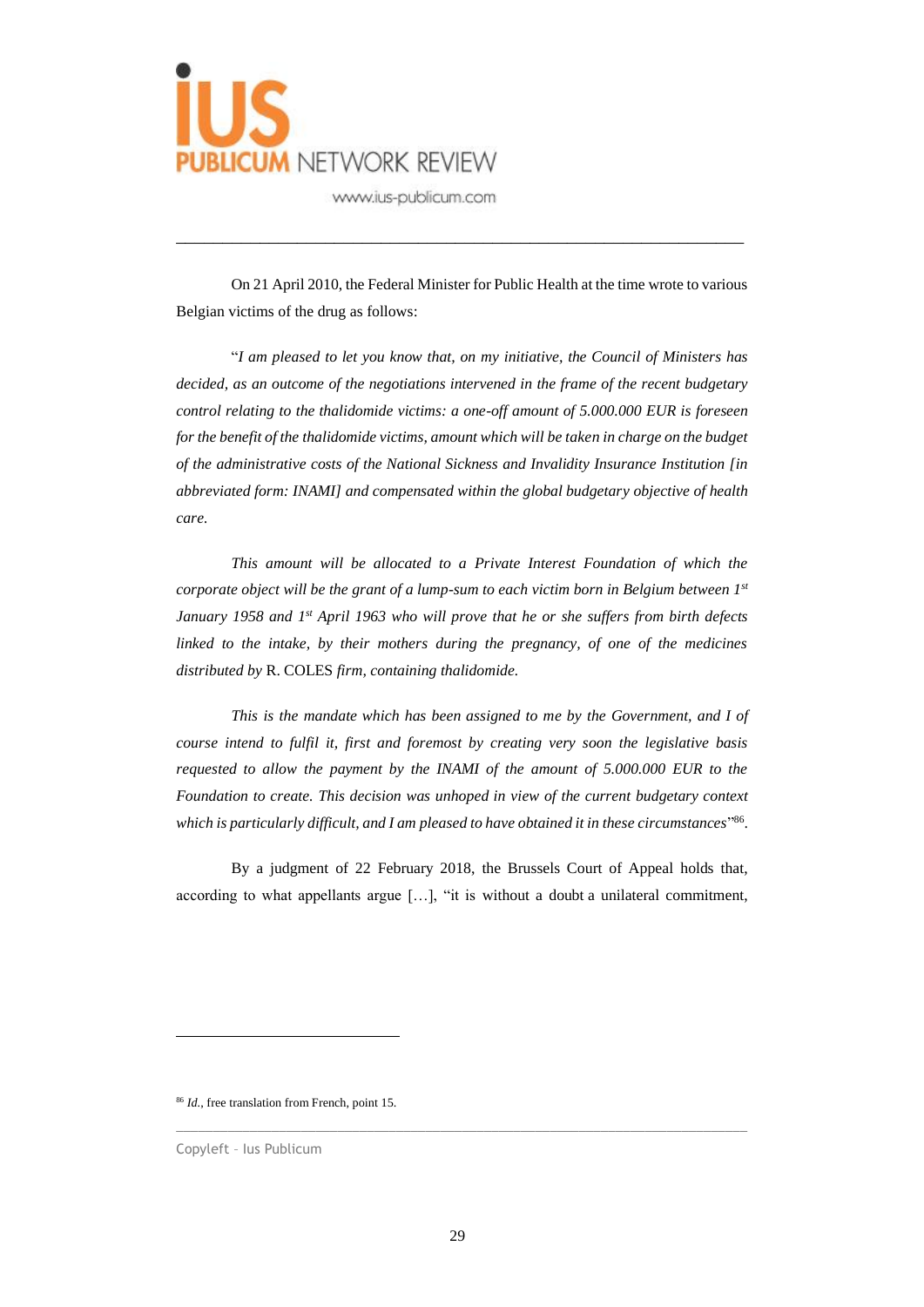

moreover confirmed by an official press release of 22 March 2010"<sup>87</sup>, which reads as followed:

\_\_\_\_\_\_\_\_\_\_\_\_\_\_\_\_\_\_\_\_\_\_\_\_\_\_\_\_\_\_\_\_\_\_\_\_\_\_\_\_\_\_\_\_\_\_\_\_\_\_\_\_\_\_\_\_\_\_\_\_\_

"*At the behest of [the Minister for Public Health], the Government has accepted to set aside an amount of 5 million euros for the benefit of the thalidomide victims, more commonly referred to as* Softenon*.*

*This amount will be paid to a Foundation, still to create, which will be assigned to distribute this sum between the concerned persons.*

*This measure, brought with the conviction of the Minister, represents an important gesture of support towards persons with birth defects particularly disabling*" 88 .

The Brussels Court of Appeal stresses that:

"*This commitment by unilateral statement of will, externalised in that way, has been made without being accompanied by any reservation and, being accepted by the appellants, it is binding for the Belgian State not only towards appellants who demand the respect for it, but towards — following its own terms — anyone able to prove to be suffering from birth defects caused by the intake, by his or her mother during the pregnancy, of medicines distributed in Belgium by the* R. COLES *firm, containing thalidomide […]*" 89 .

The Brussels Court of Appeal further highlights that:

"*As regards its validity, it does not matter that this unilateral commitment does not contain any recognition of liability from the Belgian State in the* Softenon *drama. As a matter* 

<sup>89</sup> *Id.*, par. 54.

Copyleft – Ius Publicum

<sup>87</sup> *Id.*, par. 53.

<sup>88</sup> *Id.*, par. 15 and 53.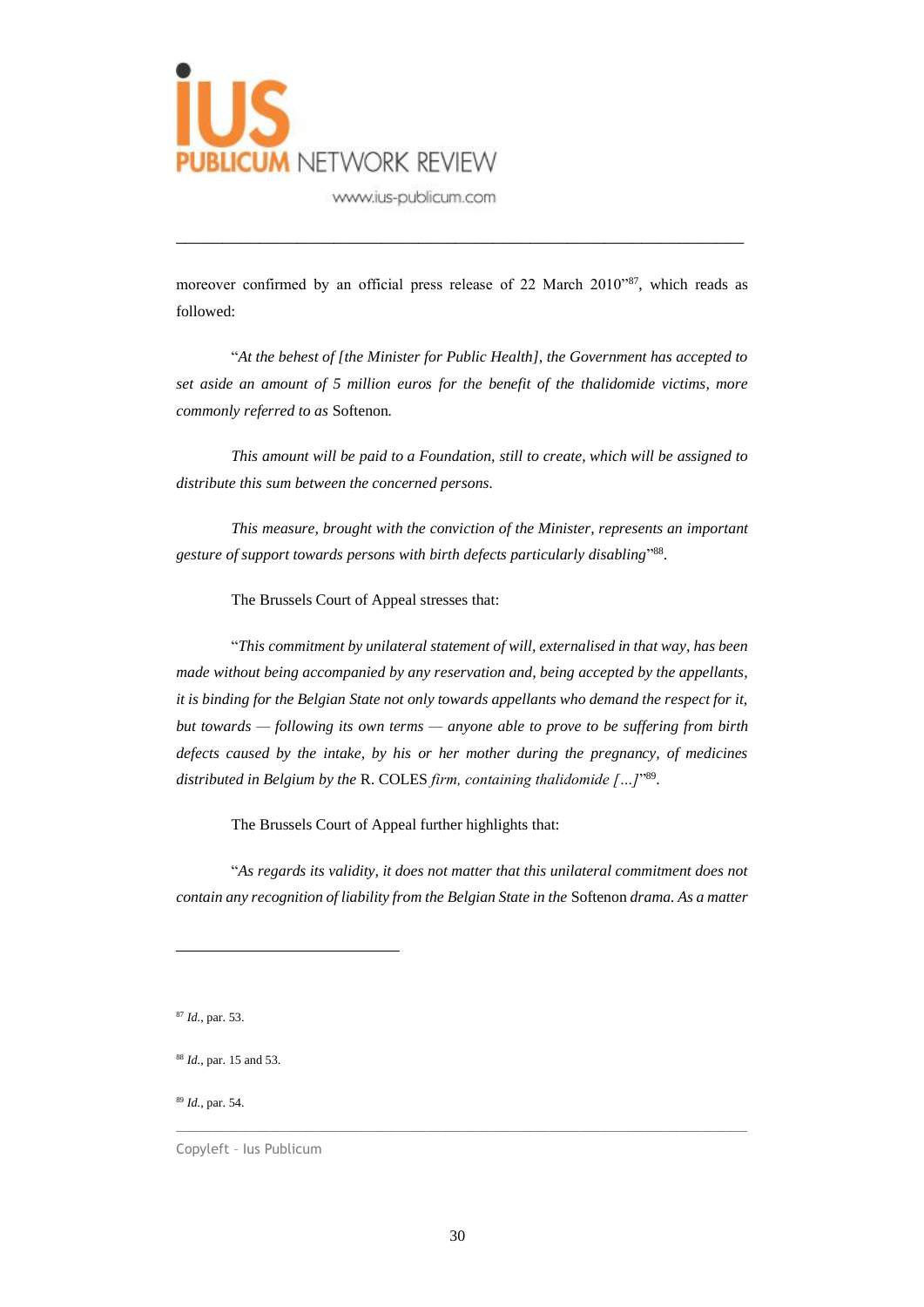

*of fact, it is not requested to seek the cause of such a commitment in the moral duty or conscience to repair the damage; the will of a State to support the victims of a social drama, such as the* Softenon *one, is enough (in this way, a State ensures to come to the assistance of victims of certain natural disasters)*" 90 .

\_\_\_\_\_\_\_\_\_\_\_\_\_\_\_\_\_\_\_\_\_\_\_\_\_\_\_\_\_\_\_\_\_\_\_\_\_\_\_\_\_\_\_\_\_\_\_\_\_\_\_\_\_\_\_\_\_\_\_\_\_

### The Court further notes that:

"*[…] if it is true that, neither the Minister on its own, nor the Council of Ministers could decide to allocate any amount to the Foundation still to create, the grant of a budget coming within the remit of the House of representatives, the Belgian State took, as early as April 2010, the commitments of (i) creating a Foundation aimed at assisting the victims of the thalidomide and (ii) of submitting to the House of representatives a draft bill in order to allocate to this foundation an amount of 5.000.000 euros in the following terms: [draft bill*]"<sup>91</sup>.

### The Court lastly holds that:

"*[…] as soon as the Government has agreed […] to create a Foundation for the benefit of the thalidomide victims who were born in Belgium, and to submit to the House of representatives a draft bill aimed at attributing to this Foundation an amount of 5.000.000 EUR, this commitment has conserved and conserves, since the appellants have been informed*  of this commitment and accepted it, its binding force; [...]<sup>1992</sup>.

For these reasons, the Brussels Court of Appeal:

<sup>90</sup> *Id.*, par. 55.

<sup>91</sup> *Id.*, par. 58.

<sup>92</sup> *Id.*, par. 62.

Copyleft – Ius Publicum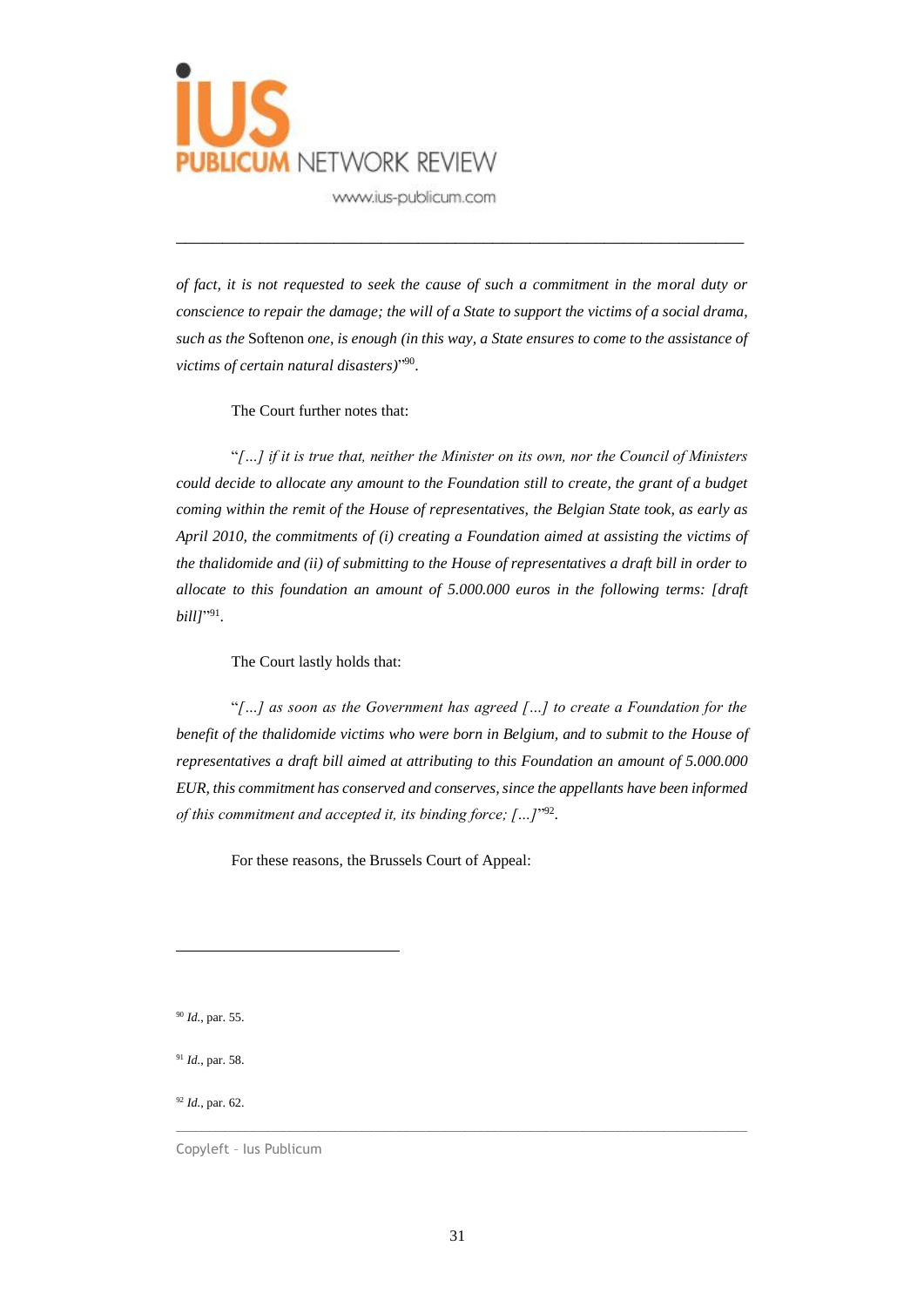

"*Orders the Belgian State, represented by Madam Minister for Social Affairs and Public Health to submit to the House of representatives a draft bill in order to include in the next budgetary law, such as that reproduced under point 58 of this judgement for the purpose*  of the creation of the private utility foundation referred to in the draft bill"<sup>93</sup>.

\_\_\_\_\_\_\_\_\_\_\_\_\_\_\_\_\_\_\_\_\_\_\_\_\_\_\_\_\_\_\_\_\_\_\_\_\_\_\_\_\_\_\_\_\_\_\_\_\_\_\_\_\_\_\_\_\_\_\_\_\_

It follows from the above considerations that the unilateral commitment of the administration can, in some instances, be used against the latter and impose to it to do what it was committed to do — no more and no less —, without being allowed to weigh the fulfilment of this commitment with "serious motives" or other "objective and reasonable justifications" giving it a right to backtrack.

Even though the cases of unilateral commitment of the administration are very rare in Belgian law — it is the only one we know for the time being —, it should not be excluded that the judicial judge would have ruled similarly in a case equivalent to the *Coughlan* one, since the Belgian State would have been bound by an unconditional commitment and given the factual circumstances in question and the tragic nature of the situation.

Thereupon, the terms in which the British Court of Appeal reports the promise made to *Miss Coughlan* by the English Public Health Administration can usefully be recalled:

"86. […]. *This was an express promise or representation made on a number of occasions in precise terms. It was made to a small group of severely disabled individuals who had been housed and cared for over a substantial period in the health authority's predecessor's premises at* Newcourt*. It specifically related to identified premises which it was represented would be their home for as long as they chose. It was in unqualified terms. It was repeated and confirmed to reassure the residents. It was made by the health authority's predecessor for its own purposes, namely to encourage* Miss Coughlan *and her fellow residents to move out of* Newcourt *and into* Mardon House*, a specially built substitute home* 

<sup>93</sup> *Id.*, operative provisions of the judgment.

Copyleft – Ius Publicum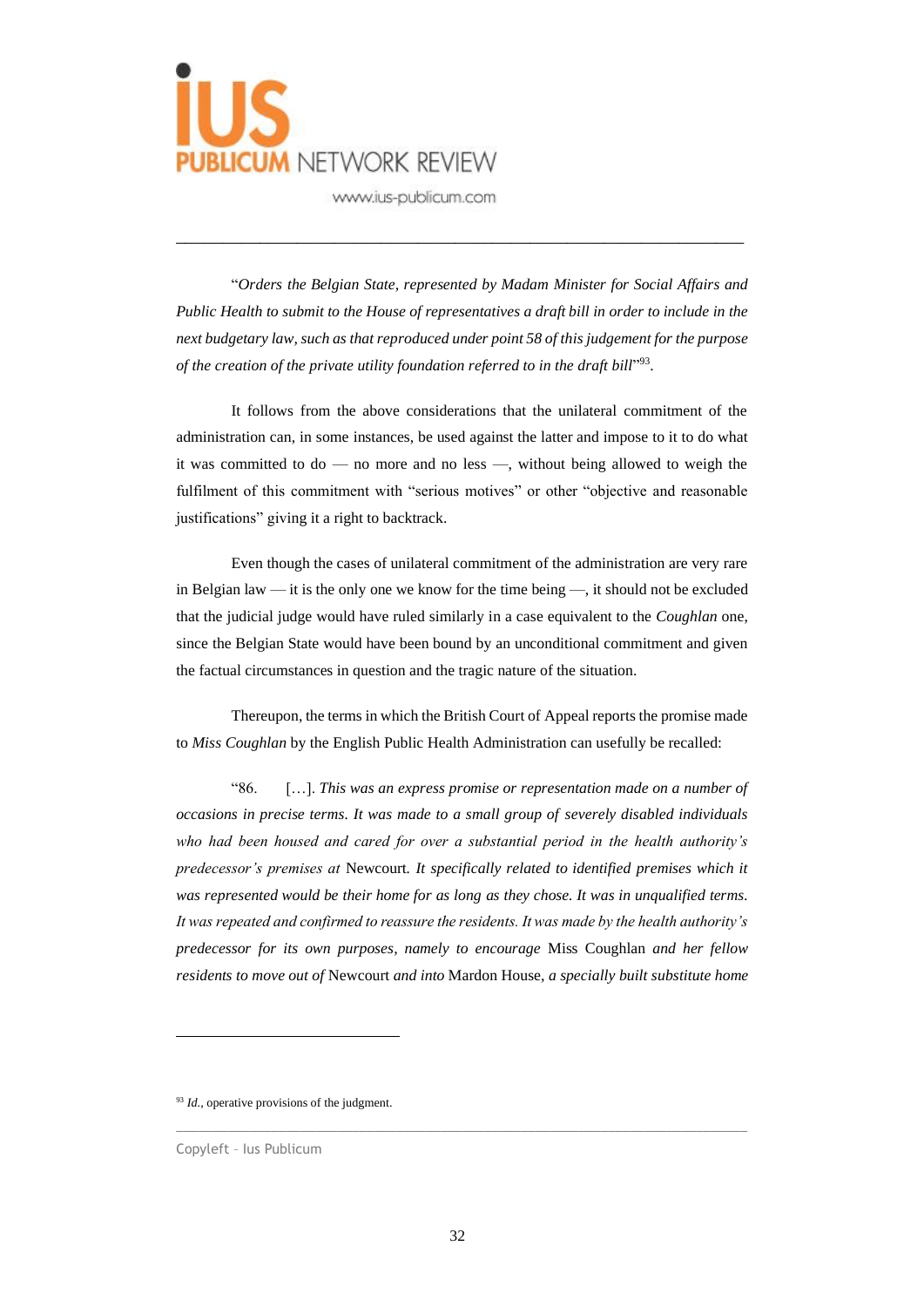

*in which they would continue to receive nursing care. The promise was relied on by* Miss Coughlan*. […]"*<sup>94</sup> .

\_\_\_\_\_\_\_\_\_\_\_\_\_\_\_\_\_\_\_\_\_\_\_\_\_\_\_\_\_\_\_\_\_\_\_\_\_\_\_\_\_\_\_\_\_\_\_\_\_\_\_\_\_\_\_\_\_\_\_\_\_

If the Belgian judicial judge had considered that, as in the *Softenon* case, it was also question of a unilateral commitment — "without being accompanied by any reservation and accepted by [*Miss Coughlan*]" —, it is to *Mardon House* that *Miss Coughlan* would have been repatriated, without any other possible alternative.

Even then, it should not be seen a violation to the separation of powers, the commitment of the administration being, by hypothesis, its own decision, in other words the exercise, by itself, of its discretionary competence only revealed — or reminded — by the judge.

### **5. CONCLUSION**

It is striking to observe that Belgian law seeks, via different channels, to apprehend situations generated by the administration which display different features unacceptable, disloyal, unjustified or even unfair.

Whether through legitimate expectations as a ground for judicial review, extracontractual civil liability, unilateral commitment or even exceptional damage, the legislator and the judge endeavour to provide opportunities for helping the battered citizen to restore his rights.

<sup>94</sup> C.A. (Civ. Div.), *R. v North and East Devon Health Authority, Ex. p. Coughlan*, 16 July 1999, 2001, QB, p. 213, par. 86.

Copyleft – Ius Publicum